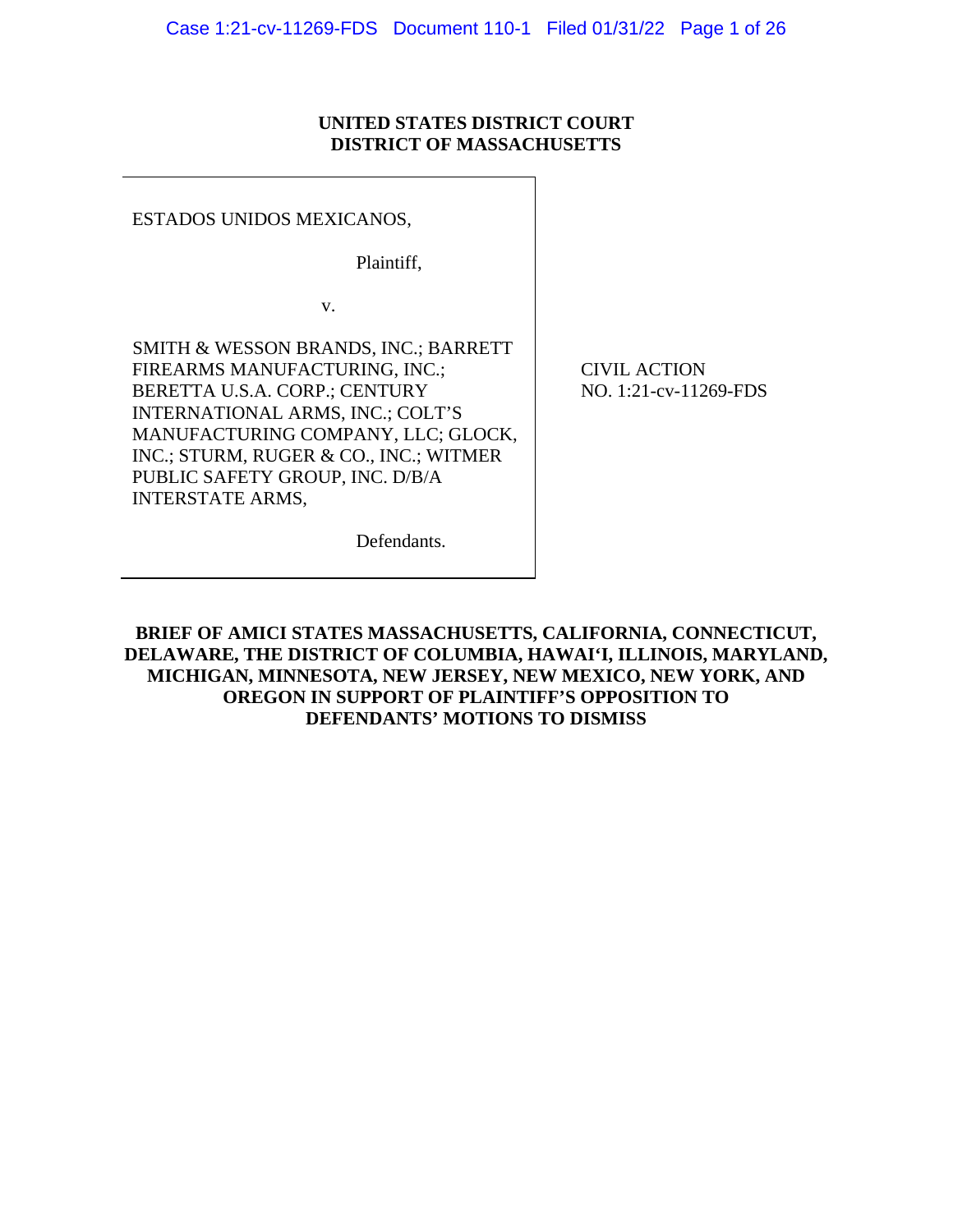# **TABLE OF CONTENTS**

| $\mathbf{I}$ . | PLCAA Must Be Construed in Light of the Settled Presumption<br>That, Absent an Unmistakably Clear Statement from Congress,<br>Federal Statutes May Not Be Read to Displace Traditional |
|----------------|----------------------------------------------------------------------------------------------------------------------------------------------------------------------------------------|
| II.            | The Plain Text and Legislative History of PLCAA Evince<br>Congress's Intent to Permit Actions Against Gun<br>Manufacturers and Dealers That Allege Knowing Violations                  |
|                | <b>Actions Asserting Claims Under State Consumer</b><br>A.<br>Protection Laws Like Chapter 93A and CUTPA Fall                                                                          |
|                | PLCAA's Findings and Purpose, as Well as Its<br><b>B.</b><br>Legislative History, Confirm That Actions Asserting<br>Violations of State Consumer Protection Laws                       |
|                | C.<br>When a Plaintiff Plausibly Pleads a Claim That Falls<br>Within the Predicate Exception, the Entire Action                                                                        |
| III.           | The Defendants' Construction of PLCAA Raises Serious                                                                                                                                   |
|                |                                                                                                                                                                                        |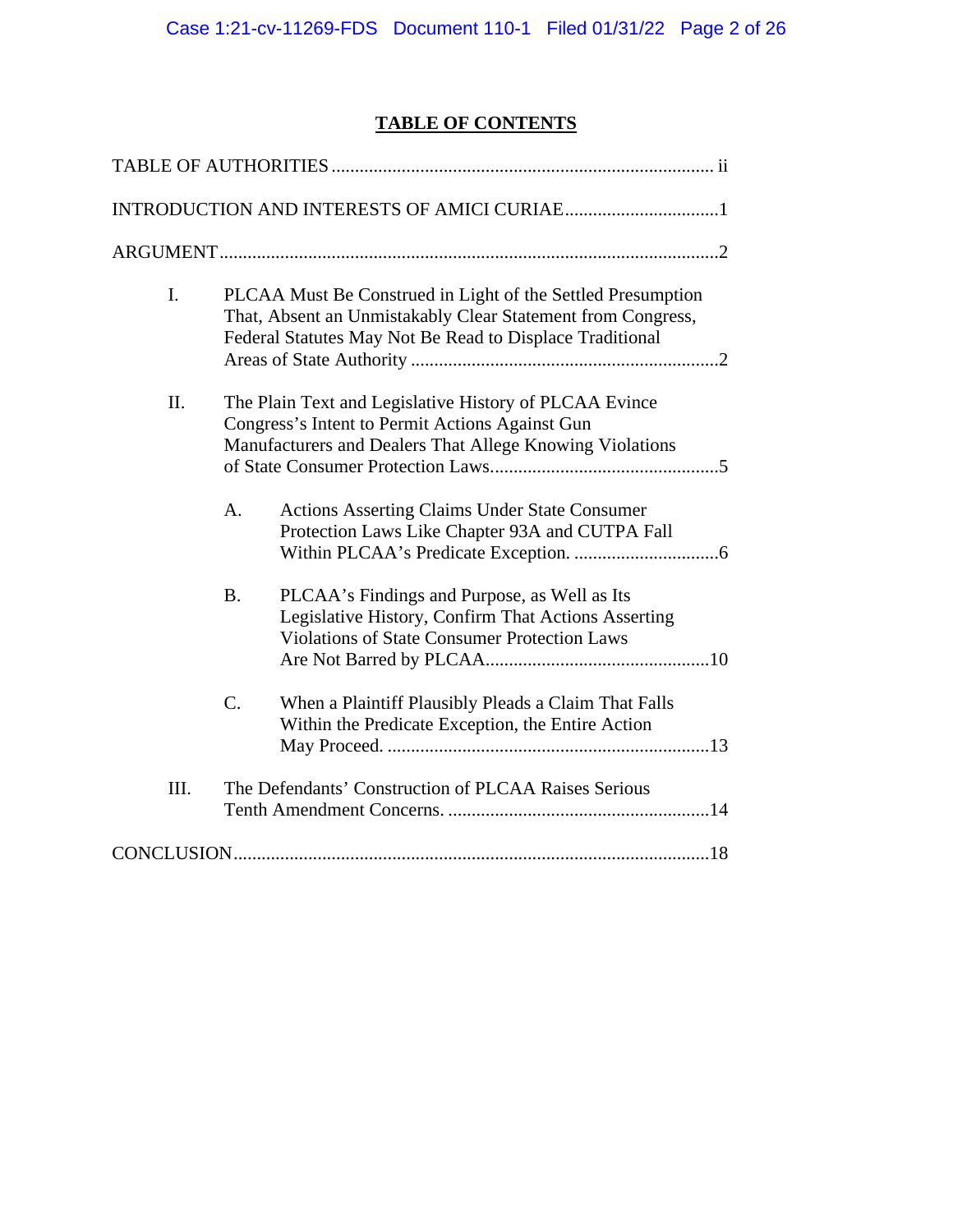# **TABLE OF AUTHORITIES**

## **Cases**

| Alden v. Maine,                                                                                    |
|----------------------------------------------------------------------------------------------------|
| Altria Group, Inc. v. Good,                                                                        |
| American Shooting Sports Council, Inc. v. Attorney General,                                        |
| Atascadero State Hosp. v. Scanlon,                                                                 |
| Bates v. Dow Agrosciences LLC,                                                                     |
| BMW of N. Am., Inc. v. Gore,                                                                       |
| Bond v. United States,                                                                             |
| Brownback v. King,                                                                                 |
| Chamber of Commerce v. Whiting,                                                                    |
| Chiapperini v. Gander Mountain Co.,                                                                |
| City of New York v. Beretta U.S.A. Corp.,                                                          |
| Corporan v. Wal-Mart Stores E., LP,<br>No. 16-2305-JWL, 2016 WL 3881341 (D. Kan. July 18, 2016) 13 |
| Crowell v. Benson,                                                                                 |
| CTS Corp. v. Waldburger,                                                                           |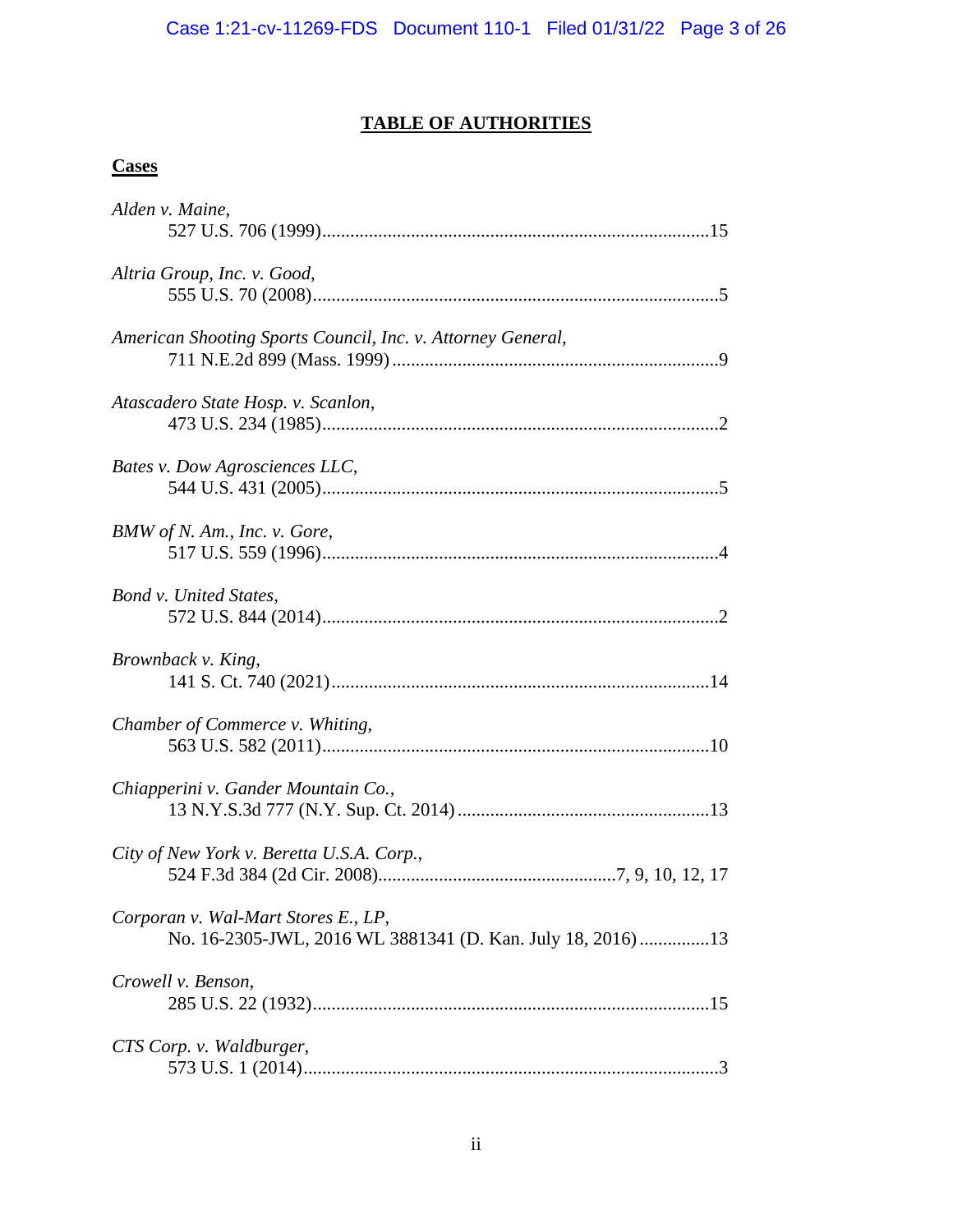# Case 1:21-cv-11269-FDS Document 110-1 Filed 01/31/22 Page 4 of 26

| Delana v. CED Sales, Inc.,                                                   |
|------------------------------------------------------------------------------|
| Draper v. Healey,                                                            |
| Edward J. DeBartolo Corp. v. Fla. Gulf Coast Bldg. & Constr. Trades Council, |
| EEOC v. Arabian American Oil Co.,                                            |
| Esso Standard Oil Co. v. Cotto,                                              |
| Gregory v. Ashcroft,                                                         |
| Gustafson v. Springfield Inc.,                                               |
| Highland Farms Dairy v. Agnew,                                               |
| Ileto v. Glock, Inc.,                                                        |
| In re Vargas,                                                                |
| <i>INS v. St. Cyr.</i>                                                       |
| Medtronic, Inc. v. Lohr,                                                     |
| Melton v. Century Arms, Inc.,                                                |
| Murphy v. National Collegiate Athletic Ass'n,                                |
| New York v. United States,                                                   |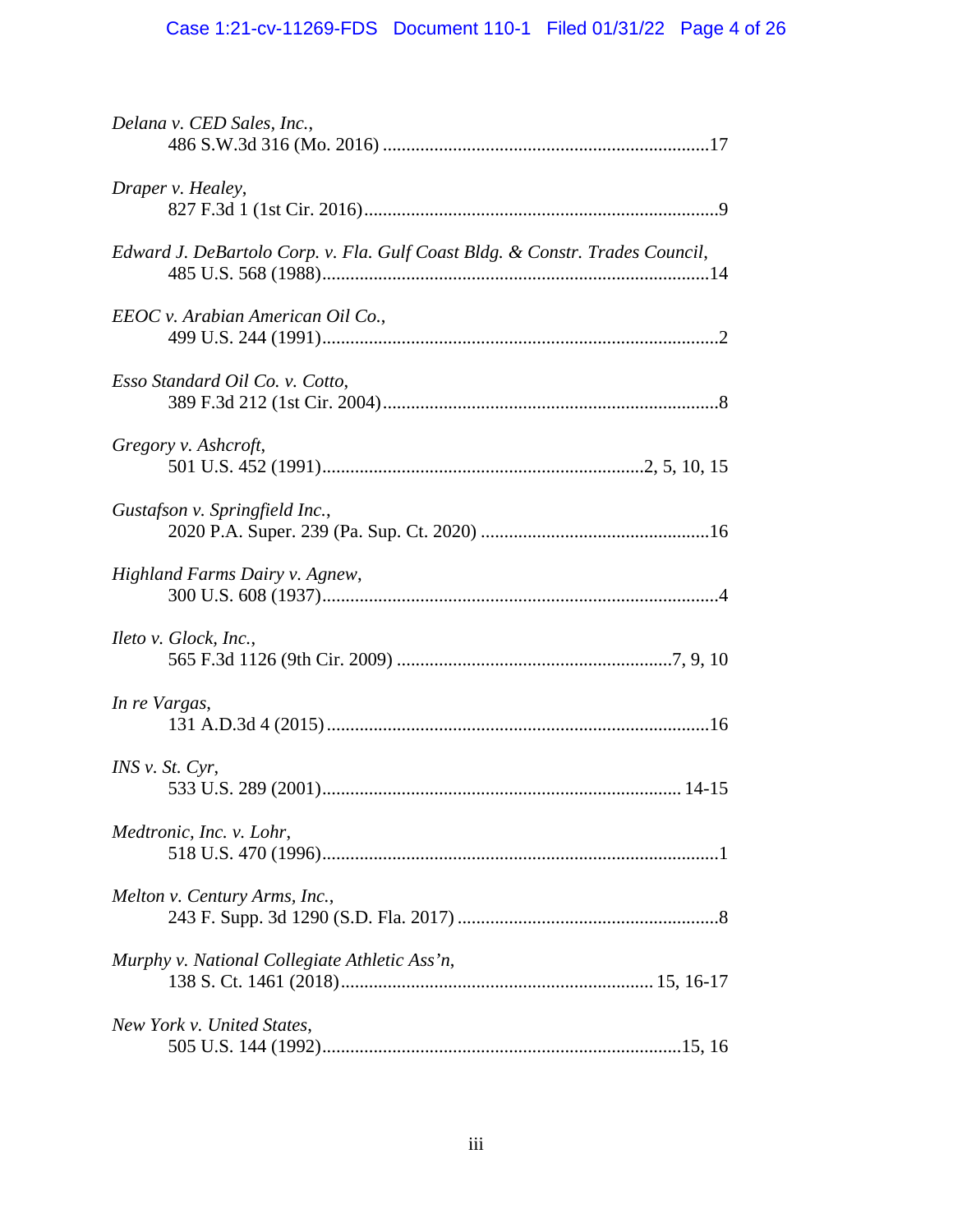| New York State Conference of Blue Cross & Blue Shield Plans v.<br>Travelers Ins. Co., |
|---------------------------------------------------------------------------------------|
| Pollard v. Remington Arms Co., LLC,                                                   |
| Prescott v. Slide Fire Sols., LP,                                                     |
| Printz v. United States,                                                              |
| Rice v. Santa Fe Elevator Corp.,                                                      |
| Salemme v. Ristaino,                                                                  |
| Silkwood v. Kerr-McGee Corp.,                                                         |
| Smith & Wesson Corp. v. City of Gary,                                                 |
| Soto v. Bushmaster Firearms Int'l, LLC,                                               |
| Tafflin v. Levitt,                                                                    |
| United States v. Ven-Fuel, Inc.,<br>.14                                               |
| West v. American Tel. & Tel. Co.,                                                     |
| Williams v. Beemiller, Inc.,                                                          |
| Wos v. E.M.A. ex rel. Johnson,                                                        |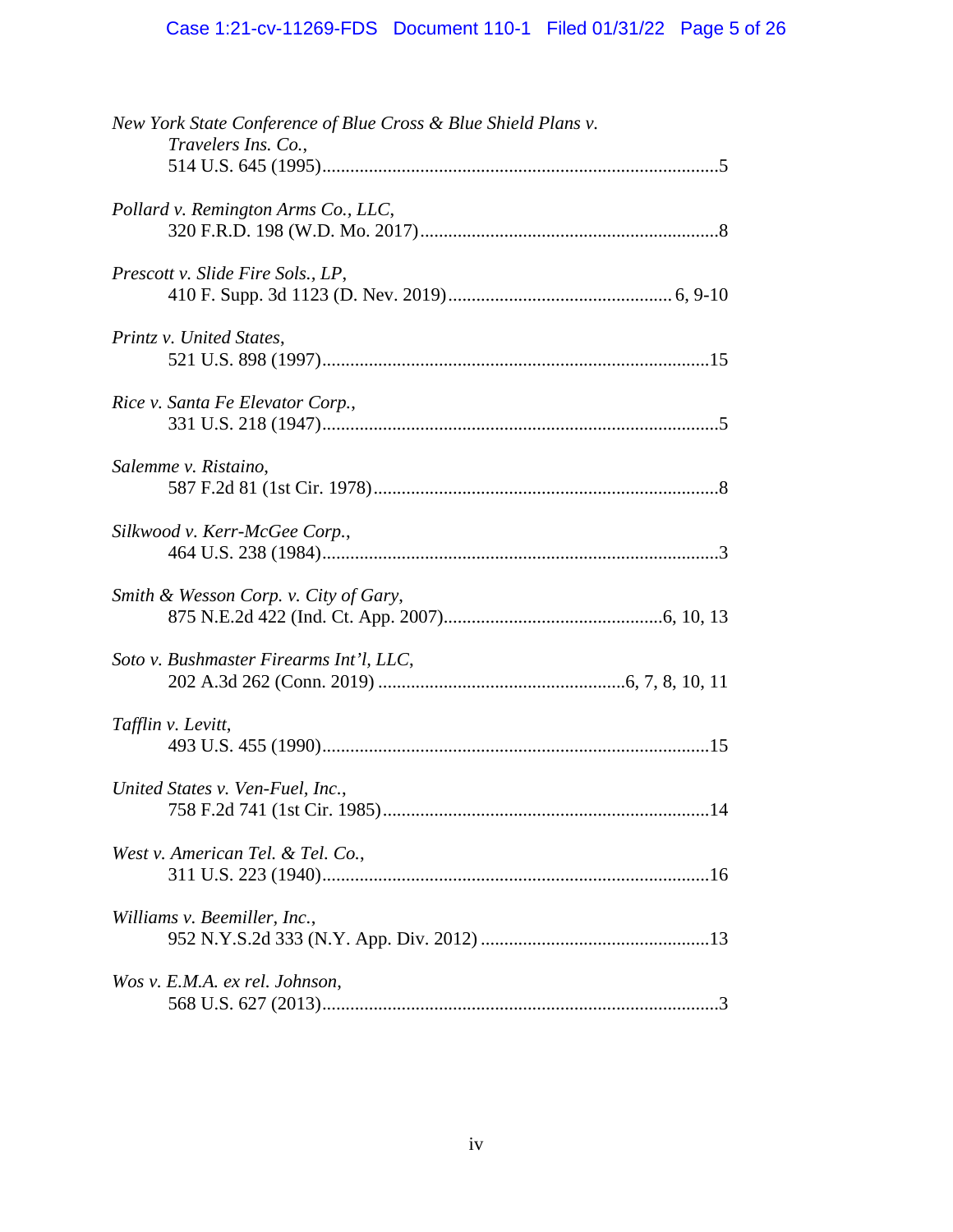# **Statutes**

| Federal Trade Commission Act,              |
|--------------------------------------------|
| Protection of Lawful Commerce in Arms Act, |
|                                            |
|                                            |
|                                            |
|                                            |
|                                            |
|                                            |
|                                            |
|                                            |
|                                            |
|                                            |
|                                            |
|                                            |
|                                            |
| <b>Rules and Regulations</b>               |
|                                            |
|                                            |
| <b>Miscellaneous</b>                       |
|                                            |
|                                            |
|                                            |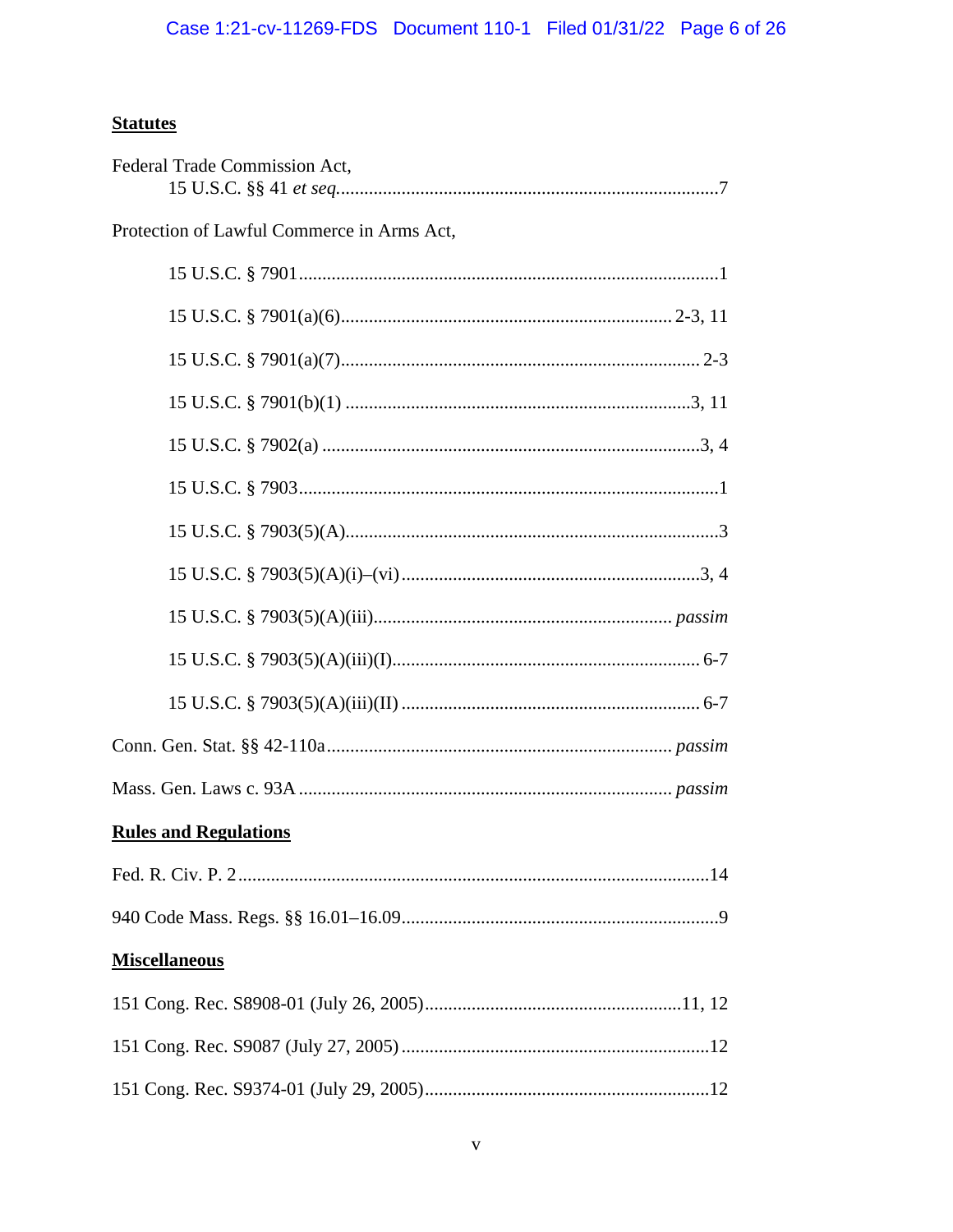| In re Browning Arms Co.,               |
|----------------------------------------|
| In re Colt Industries Operating Corp., |
| In re Ithaca Gun Co.,                  |
| In re National Housewares, Inc.,       |
|                                        |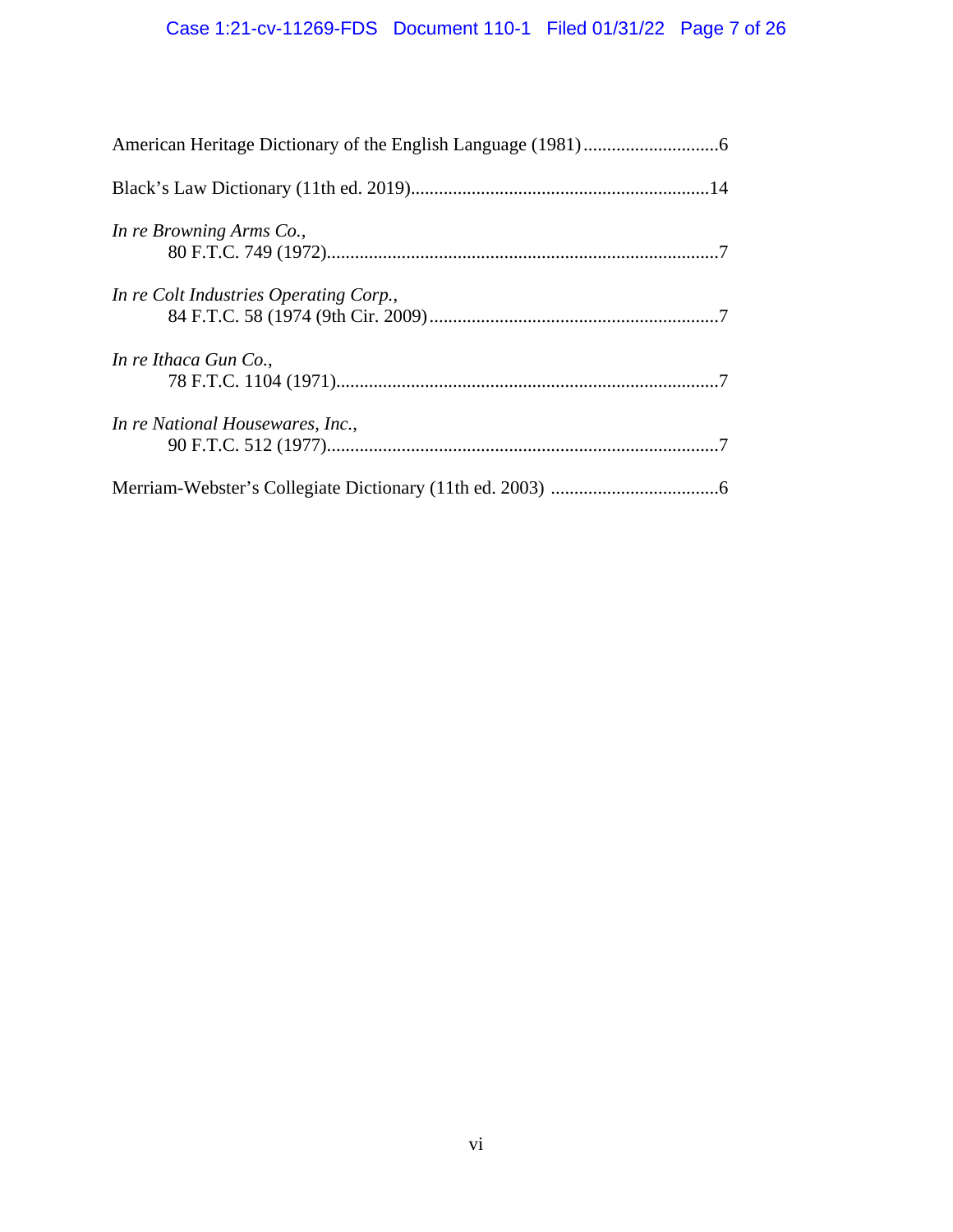#### **INTRODUCTION AND INTERESTS OF AMICI CURIAE**

Because the States are co-equal sovereigns in our constitutional system, courts have "long presumed that Congress does not cavalierly pre-empt state-law causes of action." *Medtronic, Inc. v. Lohr*, 518 U.S. 470, 485 (1996). Yet in seeking dismissal of the Government of Mexico's claims, the defendants here, several gun manufacturers and one gun distributor, insist that Congress has erected an insurmountable barrier to traditional state law forms of accountability. They contend that, through the Protection of Lawful Commerce in Arms Act (PLCAA), 15 U.S.C. §§ 7901– 7903, Congress has extinguished longstanding tort remedies as well as remedies afforded by state consumer protection statutes to redress misconduct by gun manufacturers and gun dealers.

The Amici States—Massachusetts, California, Connecticut, Delaware, the District of Columbia, Hawai'i, Illinois, Maryland, Michigan, Minnesota, New Jersey, New Mexico, New York, and Oregon—have a strong interest in preserving the remedies afforded by state common law and by state statutes. We also have a paramount interest in preserving all lawful tools including statutory and common law remedies for unlawful conduct—to deter gun violence within our borders. We therefore submit this brief to explain why the defendants' construction of PLCAA strays far from the plain text of the statute, from the intent of Congress in enacting the statute, and from norms of statutory construction fundamental to our federal system of government.

Even if this Court were to conclude, contrary to Mexico's argument, that PLCAA applies extraterritorially, the statute would not bar the claims asserted here, because, at a minimum, PLCAA preserves the right of plaintiffs to bring actions alleging knowing violations of state statutes applicable to the sale or marketing of firearms. Mexico has plausibly asserted violations of two such statutes: the Connecticut Unfair Trade Practices Act (CUTPA), Conn. Gen. Stat. §§ 42-110a *et seq.*, and the Massachusetts Consumer Protection Act, Mass. Gen. Laws c. 93A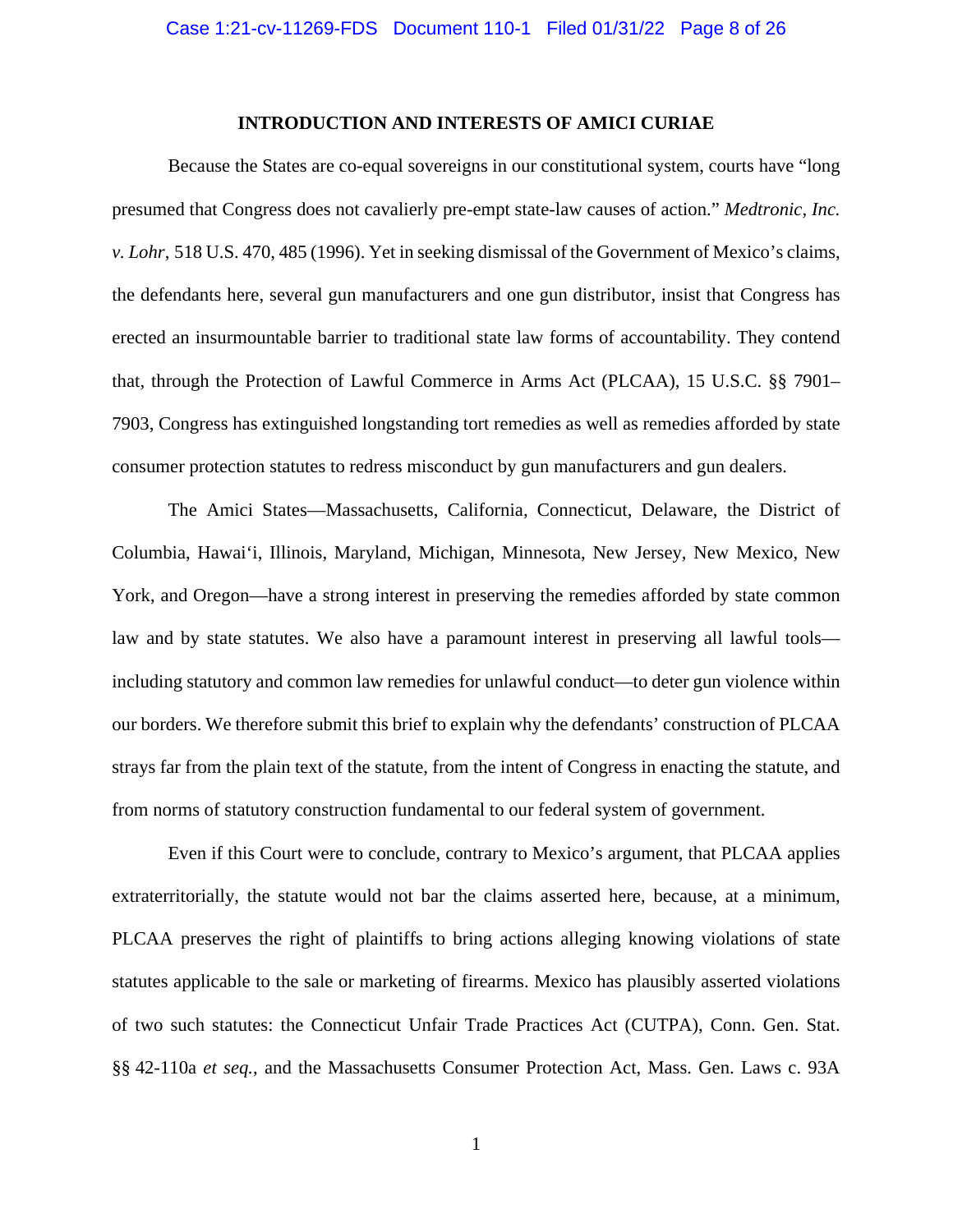(Chapter 93A). PLCAA therefore does not bar Mexico's lawsuit. And a contrary ruling, premised on the notion that PLCAA permissibly dictates to States how we may provide remedies for harms to our residents in the absence of any replacement federal law remedy, would give rise to serious Tenth Amendment concerns.

### **ARGUMENT**

## **I. PLCAA Must Be Construed in Light of the Settled Presumption That, Absent an Unmistakably Clear Statement from Congress, Federal Statutes May Not Be Read to Displace Traditional Areas of State Authority.**

Whenever Congress enacts a federal statute like PLCAA, it "'legislates against the backdrop' of certain unexpressed presumptions." *Bond v. United States*, 572 U.S. 844, 857 (2014) (quoting *EEOC v. Arabian American Oil Co.*, 499 U.S. 244, 248 (1991)). Among those background presumptions is the "well-established principle that 'it is incumbent upon the federal courts to be certain of Congress' intent before finding that federal law overrides' the 'usual constitutional balance of federal and state powers.'" *Id.* at 858 (quoting *Gregory v. Ashcroft*, 501 U.S. 452, 460 (1991)). Grounded in the "basic principles of federalism" central to our constitutional order, this presumption instructs courts to "insist on a clear indication" from Congress before construing a federal statute to intrude on an area of traditional state authority. *Id.* at 859-60. Thus, should Congress wish to "alter the 'usual constitutional balance between the State and the Federal Government,' it must make its intention to do so 'unmistakably clear in the language of the statute.'" *Gregory*, 501 U.S. at 460-61 (quoting *Atascadero State Hosp. v. Scanlon*, 473 U.S. 234, 242 (1985)).

This federalism-preserving presumption bears directly on the proper construction of PLCAA. Congress enacted PLCAA in response to what it perceived as an unjustified "expansion of the common law" that threatened to impose civil liability on firearms manufacturers and sellers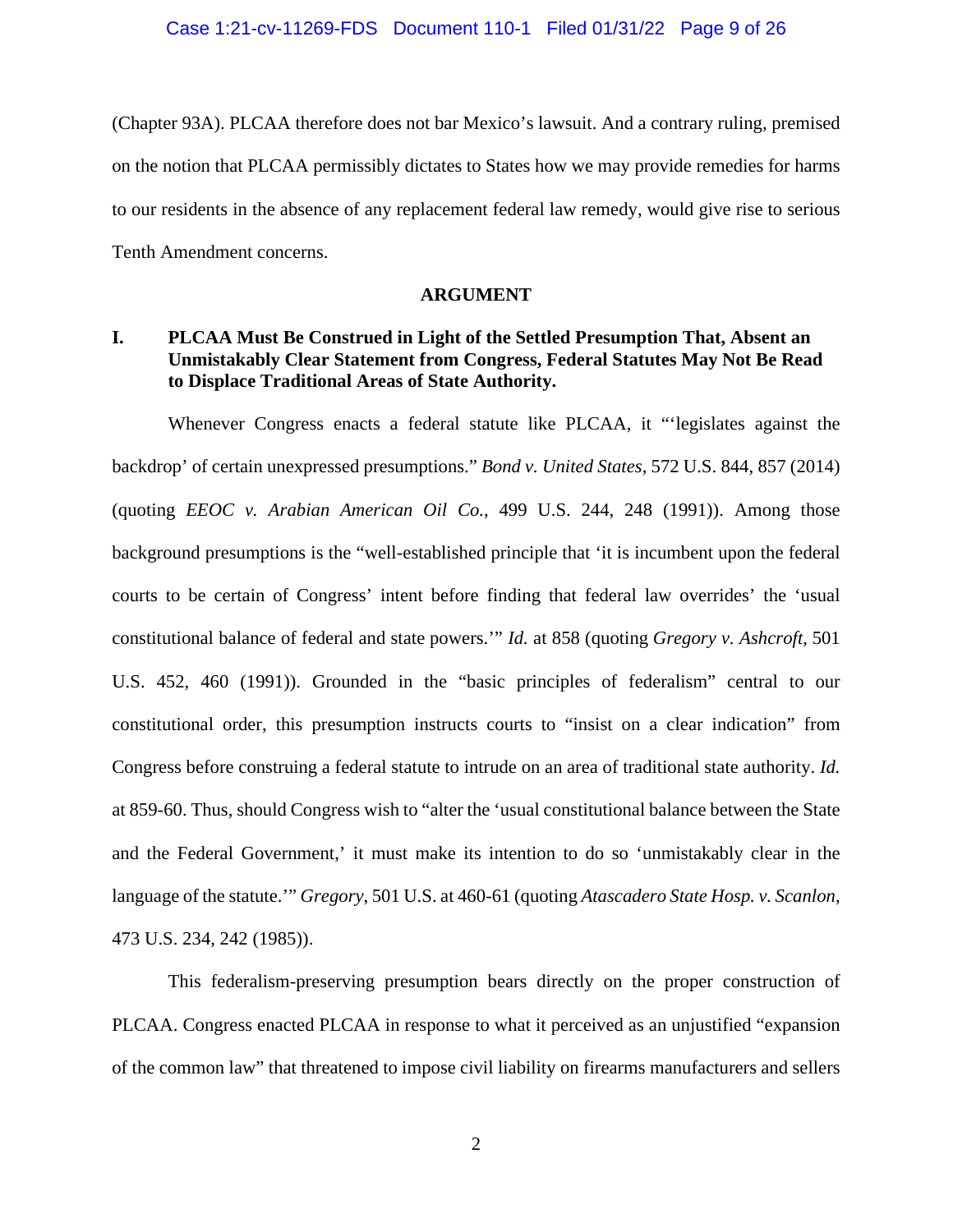#### Case 1:21-cv-11269-FDS Document 110-1 Filed 01/31/22 Page 10 of 26

for "harm that is solely caused by others." 15 U.S.C.  $\S$  7901(a)(6)–(a)(7). The statute's stated purpose is to "prohibit causes of action against manufacturers, distributors, dealers, and importers of firearms or ammunition products . . . for the harm solely caused by the criminal or unlawful misuse of firearm products or ammunition products by others when the product functioned as designed and intended." 15 U.S.C. § 7901(b)(1). To that end, PLCAA instructs that "[a] qualified civil liability action may not be brought in any Federal or State court," *id.* § 7902(a), and it defines a "qualified civil liability action" to include, subject to six exceptions, *see id.* § 7903(5)(A)(i)–(vi), any civil action "brought by any person against a manufacturer or seller" of firearms or ammunition "resulting from the criminal or unlawful misuse of a qualified product by the person or a third party," *id.* § 7903(5)(A). The statute specifies that a "qualified civil liability action" encompasses actions seeking all forms of relief, including "damages, punitive damages, injunctive or declaratory relief, abatement, restitution, fines, or penalties, or other relief." *Id.*

In design and effect, the statute thus intrudes directly on an area of traditional state authority—the longstanding prerogative of the States to provide judicial remedies for injuries to their residents. "In our federal system, there is no question that States possess the 'traditional authority to provide tort remedies to their citizens' as they see fit." *Wos v. E.M.A. ex rel. Johnson*, 568 U.S. 627, 639-40 (2013) (quoting *Silkwood v. Kerr-McGee Corp.*, 464 U.S. 238, 248 (1984)). That authority, which predates the Founding, is fundamental to the States' exercise of their police powers. *See CTS Corp. v. Waldburger*, 573 U.S. 1, 19 (2014) (States' "traditional authority to provide tort remedies to their citizens" is "an area traditionally governed by the States' police powers" (internal quotation marks omitted)). But PLCAA substantially limits the ability of States to provide traditional remedies for harms to residents inflicted by firearms and ammunition. Unless an action falls within PLCAA's exceptions, the statute bars injured plaintiffs from obtaining relief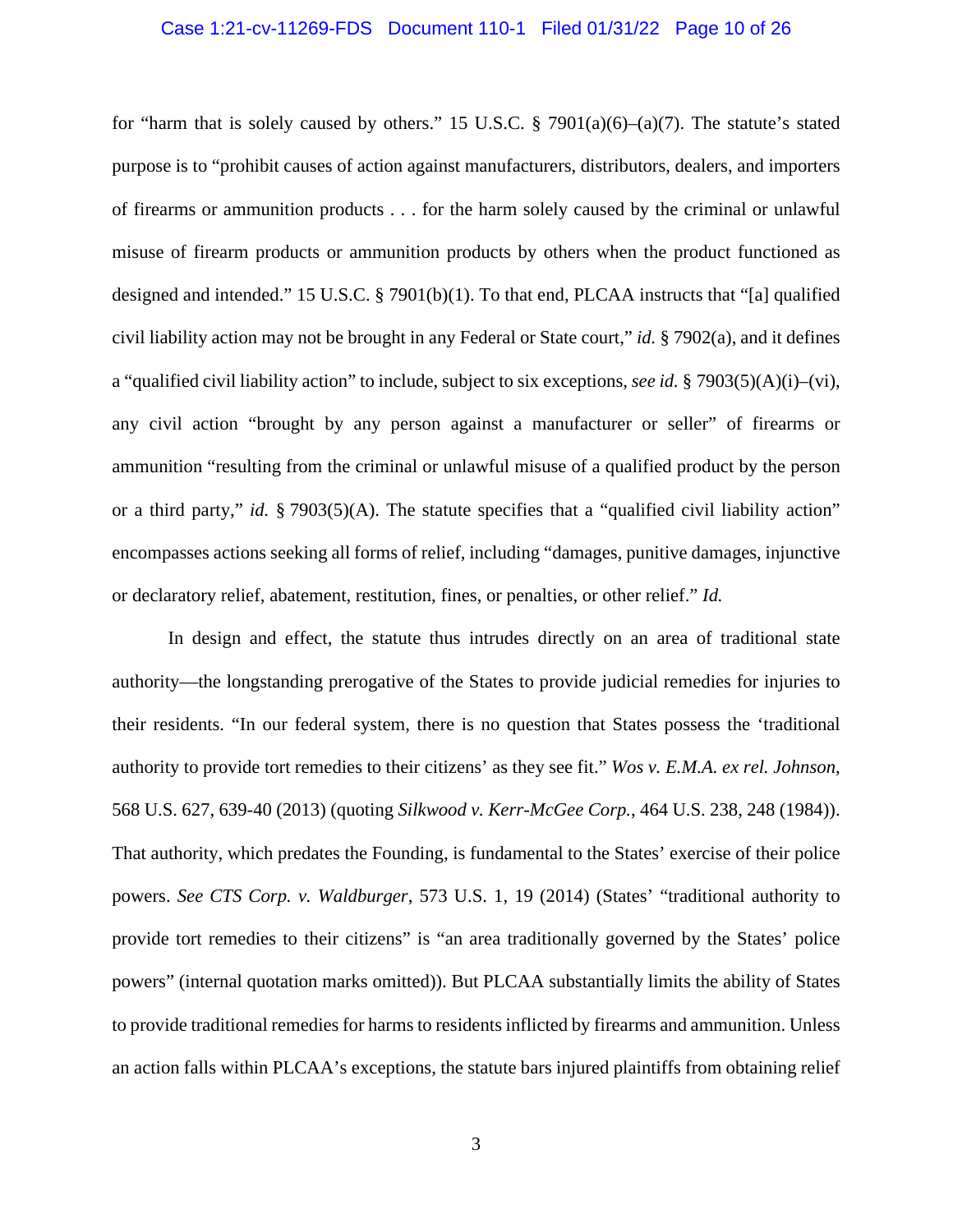#### Case 1:21-cv-11269-FDS Document 110-1 Filed 01/31/22 Page 11 of 26

in state courts from gun dealers and manufacturers for the harms caused by their products. *See* 15 U.S.C. §§ 7902(a), 7903(5)(A)(i)–(vi).

Moreover, in extinguishing certain types of judicial remedies but allowing others, PLCAA also intrudes on States' authority to determine for themselves the means by which they provide remedies for harms to their residents. One important exception to PLCAA's bar on civil actions, known as the "predicate exception," permits plaintiffs to bring "an action" alleging that a gun manufacturer or seller knowingly "violated a State or Federal statute applicable to the sale or marketing of" guns, where the violation is the "proximate cause of the harm for which relief is sought." 15 U.S.C. § 7903(5)(A)(iii). In thus preserving statutory remedies for harms caused by gun sellers and manufacturers while at the same time limiting common law remedies, PLCAA purports to control the governmental organ through which States can provide redress for injury. It effectively tells States that remedies enacted through the Legislature are permissible, while some judicially fashioned common law remedies are not. But the question of "[h]ow power shall be distributed by a state among its governmental organs is commonly, if not always, a question for the state itself." *Highland Farms Dairy v. Agnew*, 300 U.S. 608, 612 (1937). And pronouncements by state courts are just as much "law" as are legislative enactments. *See BMW of N. Am., Inc. v. Gore*, 517 U.S. 559, 568-69 (1996) (explaining that "States need not, and in fact do not, provide [their residents] protection in a uniform manner"; "[s]ome States rely on the judicial process to formulate and enforce" law "by applying principles of contract and tort law," while "[o]ther States have enacted various forms of legislation"). PLCAA thus intrudes directly on States' sovereign prerogative to fashion remedies for harms to their residents through whichever governmental organ best suits local needs.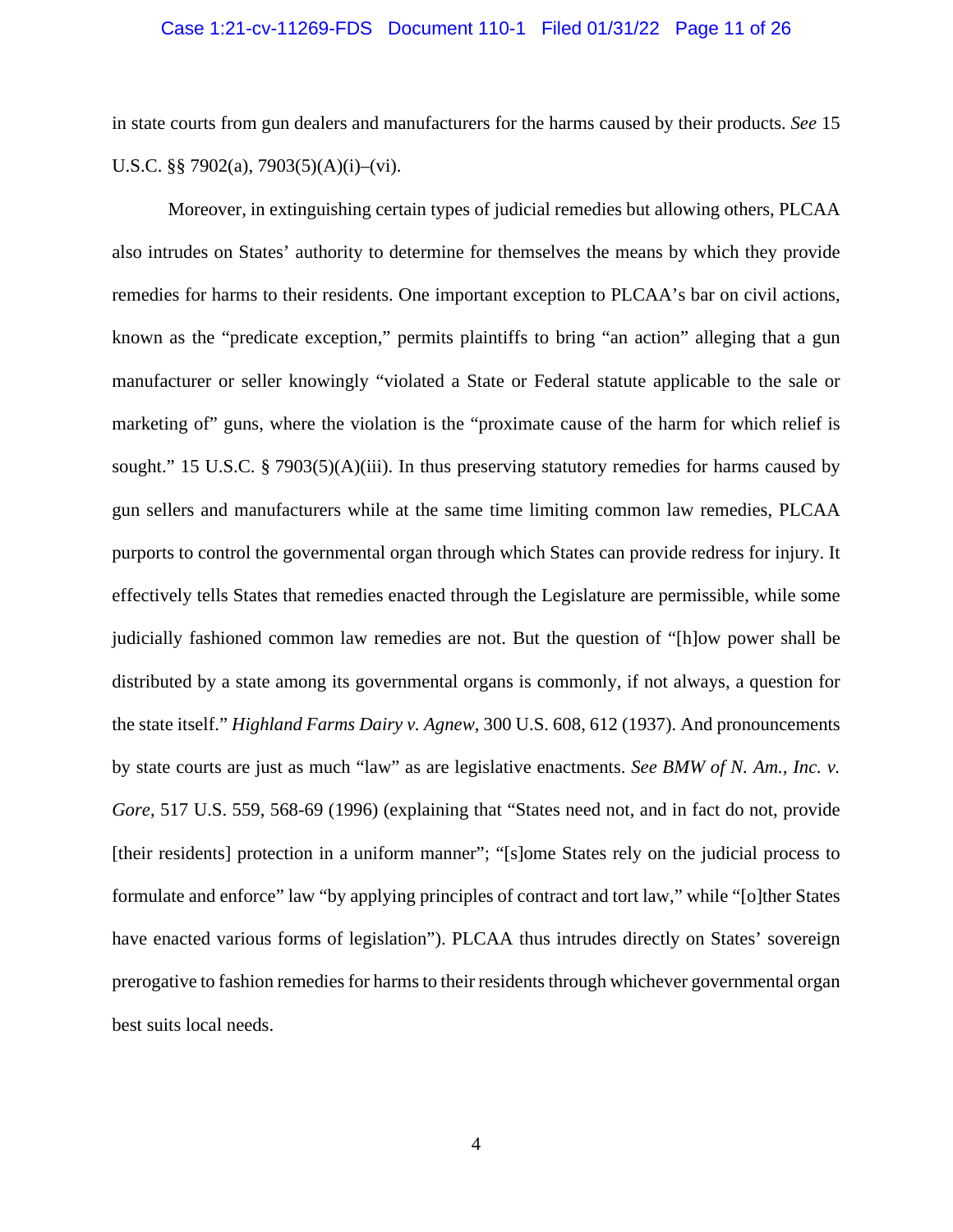#### Case 1:21-cv-11269-FDS Document 110-1 Filed 01/31/22 Page 12 of 26

In view of PLCAA's incursions into longstanding areas of state authority, this Court should avoid construing the statute to "supplan[t] state law unless Congress has made such an intention 'clear and manifest.'" *Bates v. Dow Agrosciences LLC*, 544 U.S. 431, 449 (2005) (quoting *New York State Conference of Blue Cross & Blue Shield Plans v. Travelers Ins. Co.*, 514 U.S. 645, 655 (1995)); *accord Altria Group, Inc. v. Good*, 555 U.S. 70, 77 (2008) (recognizing the "'assumption that the historic police power of the States [are] not to be superseded by . . . Federal Act unless that [i]s the clear and manifest purpose of Congress'") (quoting *Rice v. Santa Fe Elevator Corp.*, 331 U.S. 218, 230 (1947)).

## **II. The Plain Text and Legislative History of PLCAA Evince Congress's Intent to Permit Actions Against Gun Manufacturers and Dealers That Allege Knowing Violations of State Consumer Protection Laws.**

Given the presumption against construing federal statutes to intrude on traditional areas of state authority, PLCAA may not be read to bar claims like those asserted by Mexico here unless the statute evinces an "unmistakably clear" intent to foreclose such claims. *Gregory*, 501 U.S. at 460-61. And the defendants do not come close to demonstrating that unmistakably clear intent. To the contrary, the plain text of PLCAA—including its operative clauses and its legislative findings and purpose—expresses the exact opposite. While Congress intended PLCAA to bar lawsuits seeking to hold gun manufacturers and sellers liable for harms committed by third parties, it also preserved remedies for harms committed by manufacturers and sellers themselves, as when they violate consumer protection laws applicable to the sale and marketing of guns. Mexico's lawsuit alleges that the defendants themselves knowingly violated common law duties and statutes applicable to the sale or marketing of firearms. PLCAA is not, accordingly, a valid defense to Mexico's lawsuit.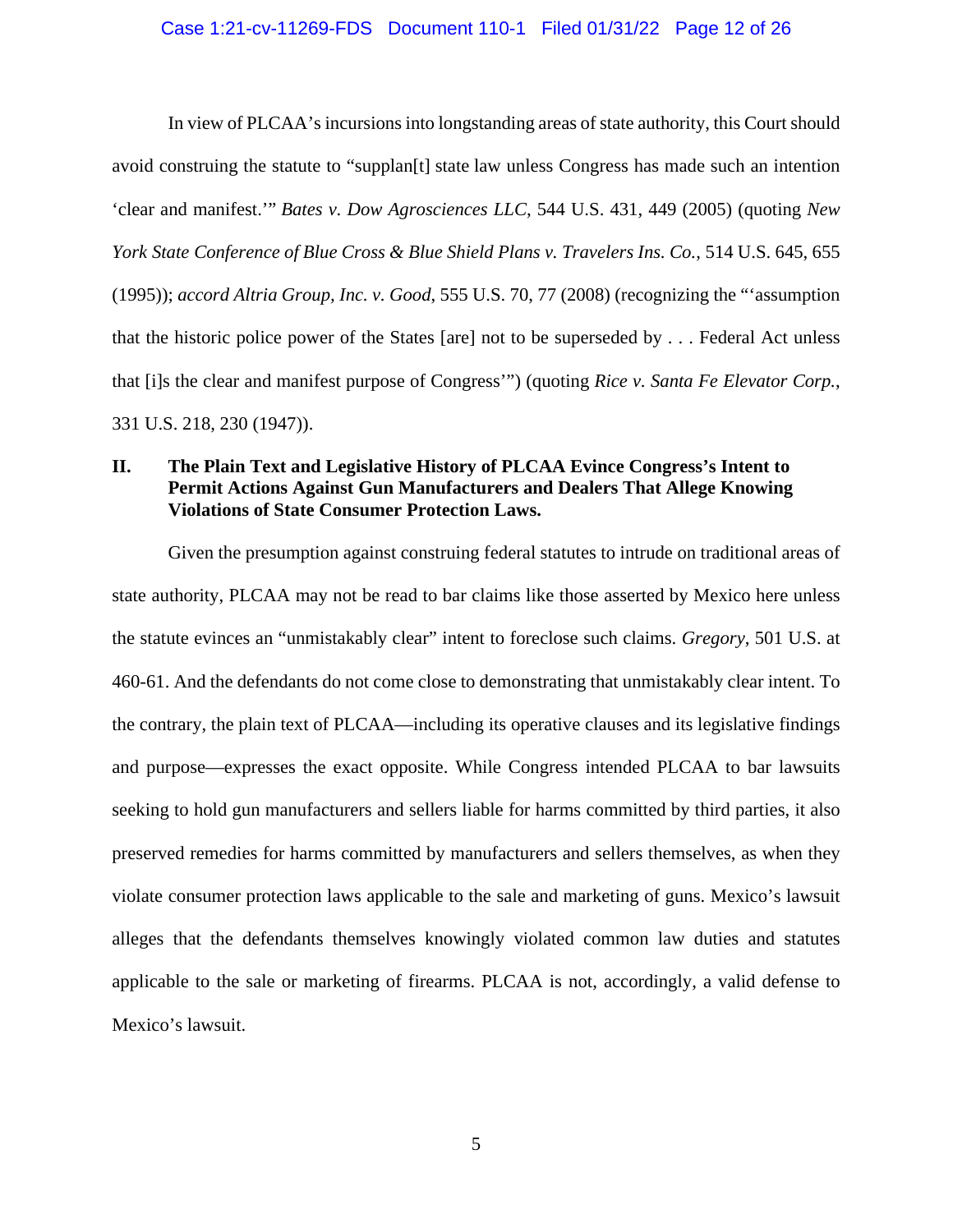## **A. Actions Asserting Claims Under State Consumer Protection Laws Like Chapter 93A and CUTPA Fall Within PLCAA's Predicate Exception.**

PLCAA's bar on qualified civil liability actions, as described, does not apply to "an action in which a manufacturer or seller of [firearms and ammunition] knowingly violated a State or Federal statute applicable to the sale or marketing of the product, and the violation was a proximate cause of the harm for which relief is sought." 15 U.S.C. § 7903(5)(A)(iii). Courts have uniformly construed this predicate exception to allow actions against gun manufacturers and sellers that plausibly allege knowing violations of state consumer protection statutes. *See Prescott v. Slide Fire Sols., LP*, 410 F. Supp. 3d 1123, 1138-39 (D. Nev. 2019) (Nevada's Deceptive Trade Practices Act serves as a predicate statute under PLCAA because it "specifically regulates the sale and marketing of goods"); *Soto v. Bushmaster Firearms Int'l, LLC*, 202 A.3d 262, 321 (Conn. 2019), *cert. denied sub. nom.*, *Remington Arms Co., LLC v. Soto*, 140 S. Ct. 513 (2019) ("Because CUTPA specifically regulates commercial sales and marketing activities such as those at issue in the present case . . . it falls squarely within the predicate exception.").

The courts' consensus that state consumer protection statutes fall within the predicate exception is rooted in a straightforward interpretation of the statutory text. The key statutory phrase in the predicate exception—"applicable to"—means "capable of or suitable for being applied: appropriate." Merriam-Webster's Collegiate Dictionary 60 (11th ed. 2003); *see also* American Heritage Dictionary of the English Language 63 (1981) (defining "applicable" as "capable of being applied"); *see Smith & Wesson Corp. v. City of Gary*, 875 N.E.2d 422, 431 (Ind. Ct. App. 2007) (the phrase "applicable to" unambiguously means "capable of being applied"). Following that key phrase, the predicate exception also lists several non-exclusive but illustrative examples of the types of statutes that are "applicable to" the sale or marketing of firearms.<sup>[1](#page-12-0)</sup> 15 U.S.C.

<span id="page-12-0"></span> $<sup>1</sup>$  The examples identified in the predicate exception include:</sup>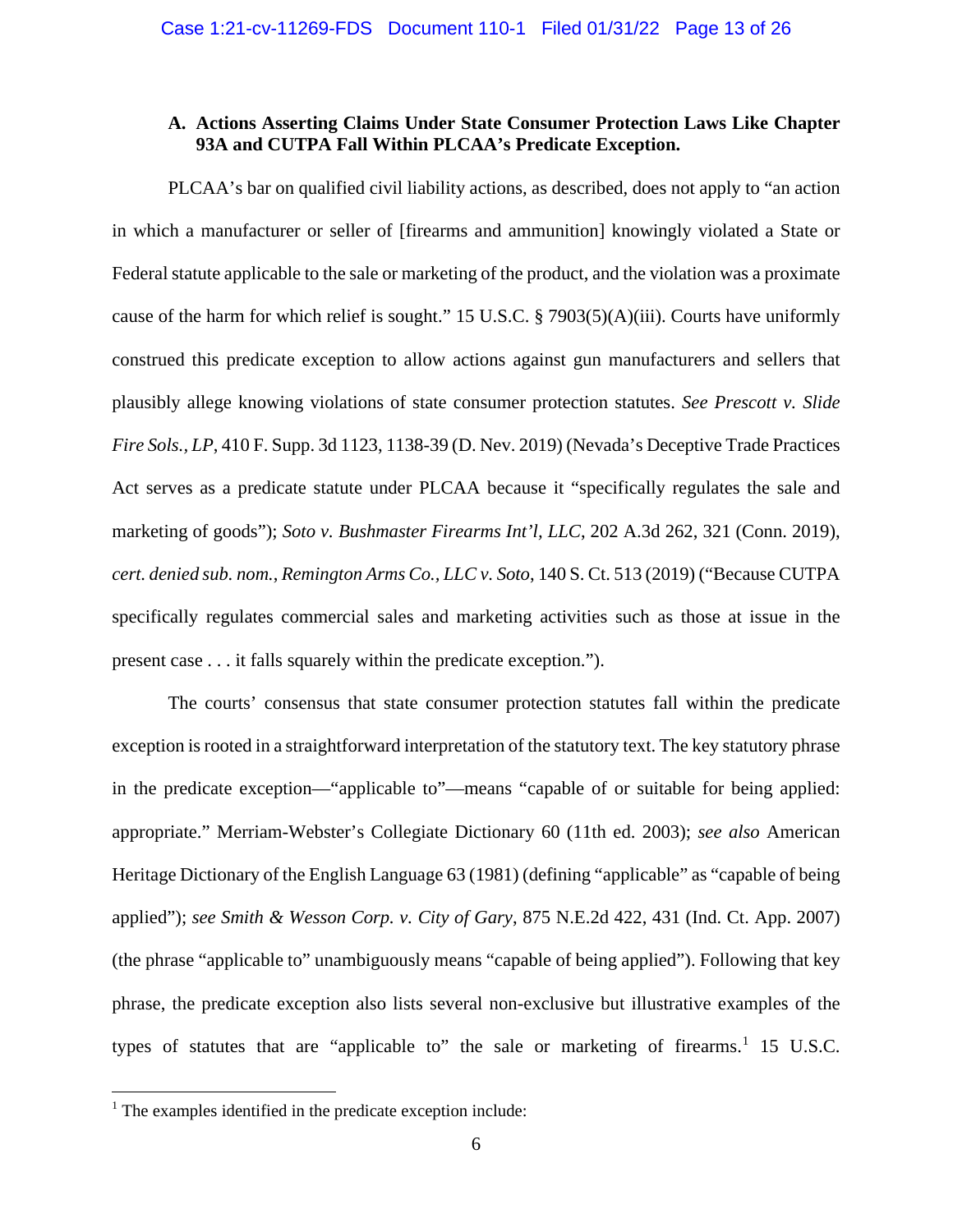#### Case 1:21-cv-11269-FDS Document 110-1 Filed 01/31/22 Page 14 of 26

§ 7903(5)(A)(iii)(I)–(II). Not all of those examples, which "pertain specifically to sales and manufacturing activities," exclusively reference statutes that regulate firearms in particular. *Ileto v. Glock, Inc.*, 565 F.3d 1126, 1134 (9th Cir. 2009) (noting that "some of the examples [listed in the predicate exception] do not pertain exclusively to the firearms industry"). Given the plain meaning of "applicable to" and the content of the example statutes, the predicate exception must, at a minimum, encompass statutes of general applicability, like state consumer protection laws, that "courts have applied to the sale and marketing of firearms" or that "do not expressly regulate firearms but that clearly can be said to implicate the purchase and sale of firearms." *City of New York v. Beretta U.S.A. Corp.*, 524 F.3d 384, 404 (2d Cir. 2008).

Not surprisingly, there exists a long history of applying consumer protection statutes to false or deceptive practices in the sale or marketing of firearms. The federal government has repeatedly applied the Federal Trade Commission Act, 15 U.S.C. §§ 41 *et seq.*, to enjoin false or misleading marketing of guns. *See Soto*, 202 A.2d at 306 & n.48 (citing *In re National Housewares, Inc.*, 90 F.T.C. 512, 516, 587-88, 601-03 (1977); *In re Colt Industries Operating Corp.*, 84 F.T.C. 58, 61-62 (1974); *In re Browning Arms Co.*, 80 F.T.C. 749, 752 (1972); *In re Ithaca Gun Co.*, 78 F.T.C. 1104, 1107-08 (1971)). And courts across the country have likewise applied state consumer protection laws to misconduct in sales or marketing of firearms by dealers

<sup>(</sup>I) any case in which the manufacturer or seller knowingly made any false entry in, or failed to make appropriate entry in, any record required to be kept under Federal or State law with respect to the qualified product, or aided, abetted, or conspired with any person in making any false or fictitious oral or written statement with respect to any fact material to the lawfulness of the sale or other disposition of a qualified product; or

<sup>(</sup>II) any case in which the manufacturer or seller aided, abetted, or conspired with any other person to sell or otherwise dispose of a qualified product, knowing, or having reasonable cause to believe, that the actual buyer of the qualified product was prohibited from possessing or receiving a firearm or ammunition under subsection (g) or (n) of section 922 of Title 18[.]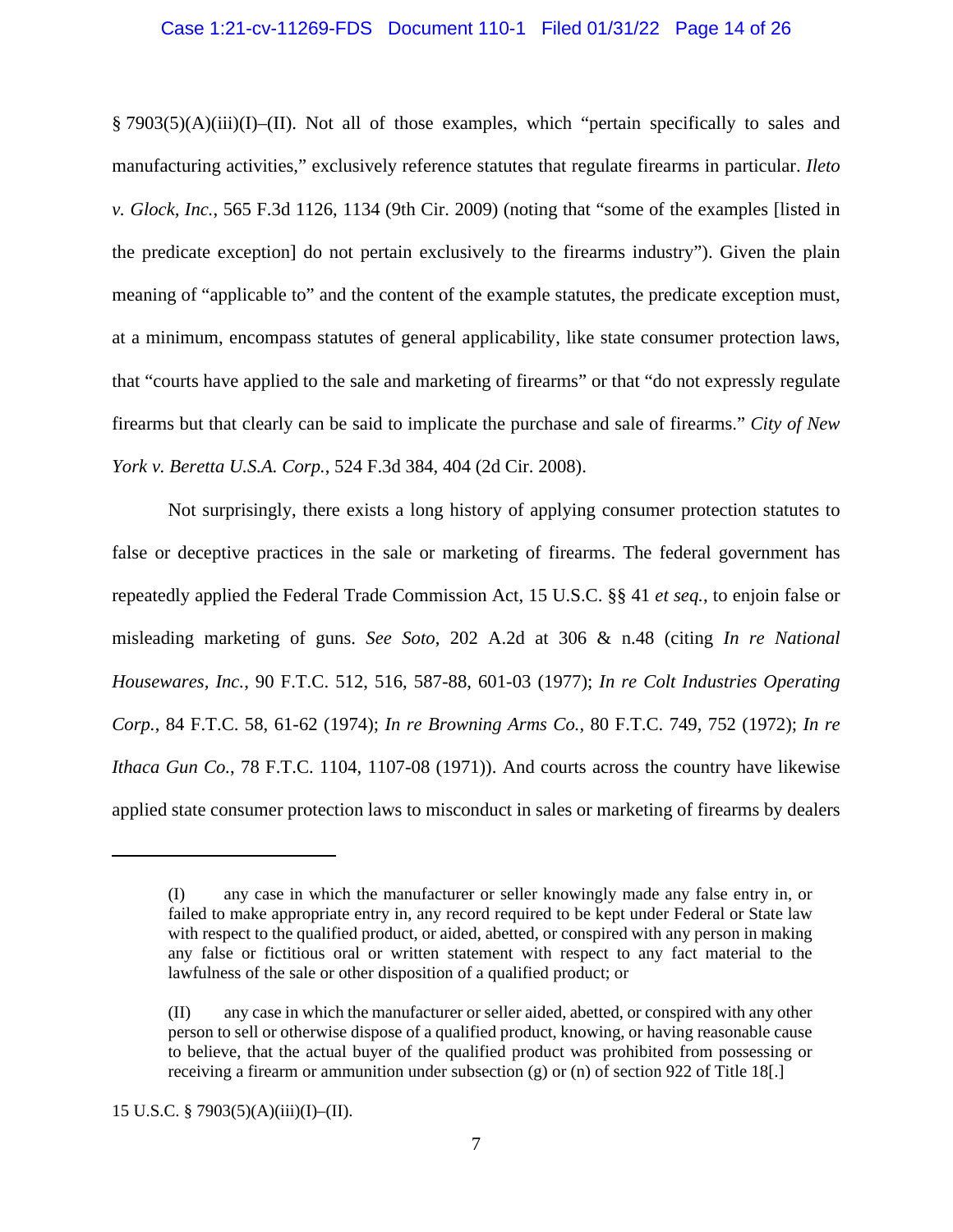#### Case 1:21-cv-11269-FDS Document 110-1 Filed 01/31/22 Page 15 of 26

and manufacturers. In *Melton v. Century Arms, Inc.*, for example, a court denied a motion to dismiss a claim against a rifle manufacturer under the Florida Deceptive and Unfair Trade Practices Act. 243 F. Supp. 3d 1290, 1304-06 (S.D. Fla. 2017). The court held that the plaintiffs' allegations that the manufacturer had made false representations about its rifles' safety and effectiveness sufficiently alleged deceptive or unfair conduct under the act. *Id.* at 1306. In *Pollard v. Remington Arms Co., LLC*, to provide another example, the court certified a class action lawsuit against a manufacturer whose rifles had a history of firing unexpectedly without a trigger pull. 320 F.R.D. 198, 224 (W.D. Mo. 2017). The court had previously denied a motion to dismiss the plaintiffs' claim under the Missouri Merchandising Practices Act, Missouri's consumer protection law, because the plaintiffs had adequately alleged that the manufacturer had fraudulently concealed the trigger defect in its public-facing statements. *Id.* at 203 (citing ECF Doc. #40 at 7-8).

Importantly, the high courts of Connecticut and Massachusetts have made clear that, as a matter of state law, the two predicate consumer protection statutes that the defendants allegedly violated here—CUTPA and Chapter 93A—*do* apply to the sale or marketing of firearms. *See*  Compl. ¶¶ 542-556; *Esso Standard Oil Co. v. Cotto*, 389 F.3d 212, 224 (1st Cir. 2004) ("[T]he interpretation of a state statute is for the state court to decide and when the highest court has spoken, that interpretation is binding on federal courts.") (quoting *Salemme v. Ristaino*, 587 F.2d 81, 87 (1st Cir. 1978)). The Connecticut Supreme Court squarely held as much in *Soto*, concluding that a CUTPA claim asserted by families of the victims of the Sandy Hook massacre fell within PLCAA's predicate exception. *See Soto*, 202 A.2d at 304-08. "[C]onsumer protection statutes such as CUTPA," the court explained, "long have been an established mechanism for regulating the marketing and advertising schemes of firearms vendors." *Id.* at 307. And in Massachusetts, the Supreme Judicial Court has upheld the application of the Attorney General's Chapter 93A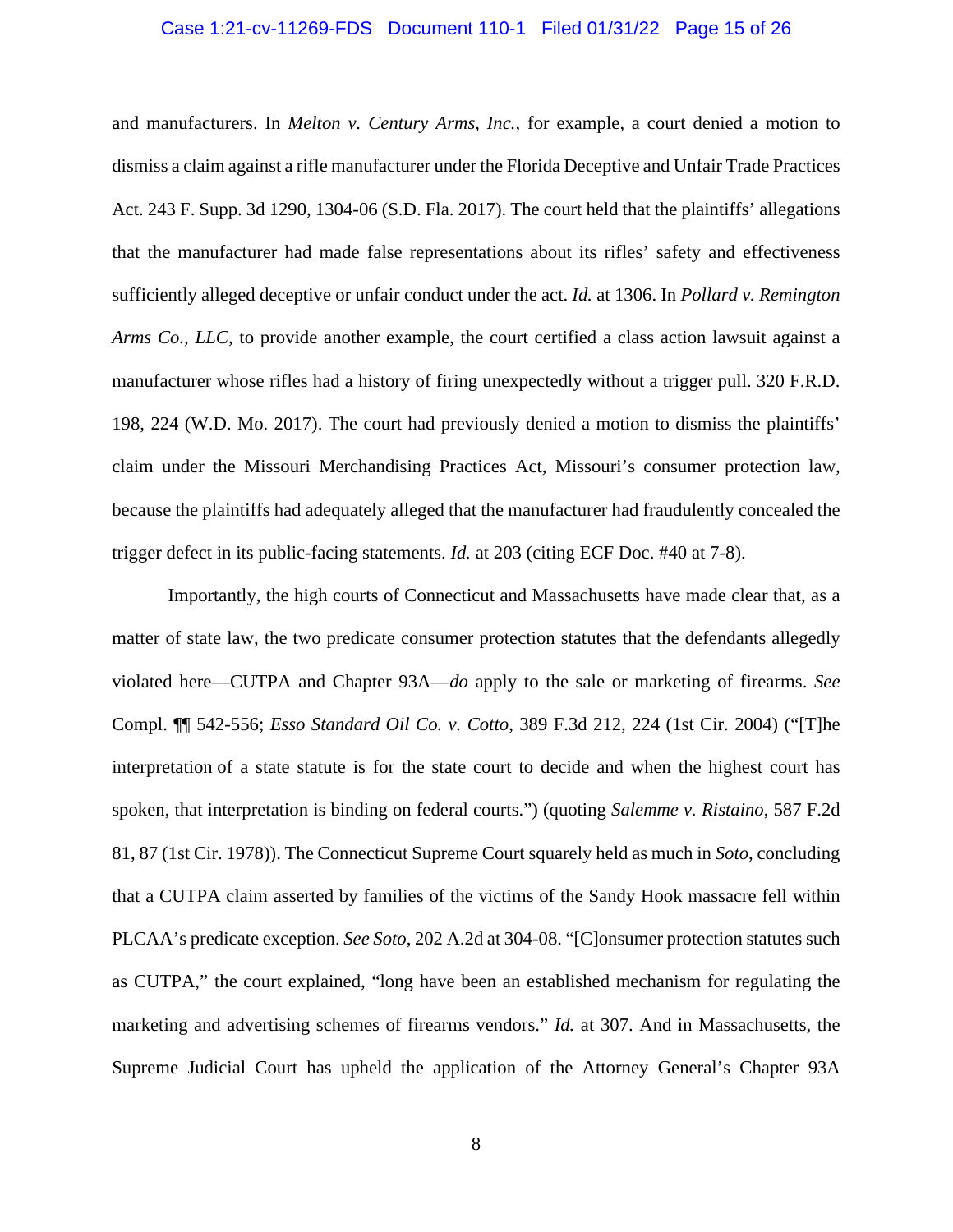#### Case 1:21-cv-11269-FDS Document 110-1 Filed 01/31/22 Page 16 of 26

rulemaking authority to regulate the sale and marketing of firearms in Massachusetts. *See American Shooting Sports Council, Inc. v. Attorney General*, 711 N.E.2d 899, 902-08 (Mass. 1999). Those Chapter 93A regulations address topics ranging from the sale of handguns made without childproofing devices to the safety warnings that must be given whenever a handgun is sold. *See* 940 Code Mass. Regs. §§ 16.01–16.09. The regulations, the SJC reasoned, fall comfortably within the Attorney General's authority under Chapter 93A to "regulat[e] the sale of a product as unfair or deceptive" and to complement the "safety and performance requirements imposed by the Legislature on handguns in order to protect the public's health, safety, or welfare." *American Shooting Sports Council*, 711 N.E.2d at 902, 906-07; *see also Draper v. Healey*, 827 F.3d 1, 3-5 (1st Cir. 2016) (affirming the constitutionality of the Chapter 93A handgun sales regulations as applied to particular models of Glocks).

The defendants nevertheless contend that "a State or Federal statute applicable to the sale or marketing of [firearms]" does not include state consumer protection laws because, in their view, the predicate exception addresses statutes that apply only to the sale or marketing of firearms in particular. Joint Mem. in Supp. of Defs. Mot. to Dismiss (ECF #67) at 14-17. That atextual proposition finds no support in PLCAA or in the case law construing PLCAA. Indeed, both cases on which the defendants rely—the Second Circuit's decision in *Beretta* and the Ninth Circuit's decision in *Ileto*—rejected the argument that the predicate exception recognizes only firearmsspecific statutes. *See Ileto*, 565 F.3d at 1134 (rejecting the argument that the predicate exception is met "only if a plaintiff alleged a knowing violation of a statute that pertained *exclusively* to the sale or marketing of firearms" because, among other reasons, some of the predicate exception's illustrative examples "do not pertain exclusively to the firearms industry"); *Beretta*, 524 F.3d at 396 ("We agree with the District Court in its rejection of the Firearms Suppliers' argument that a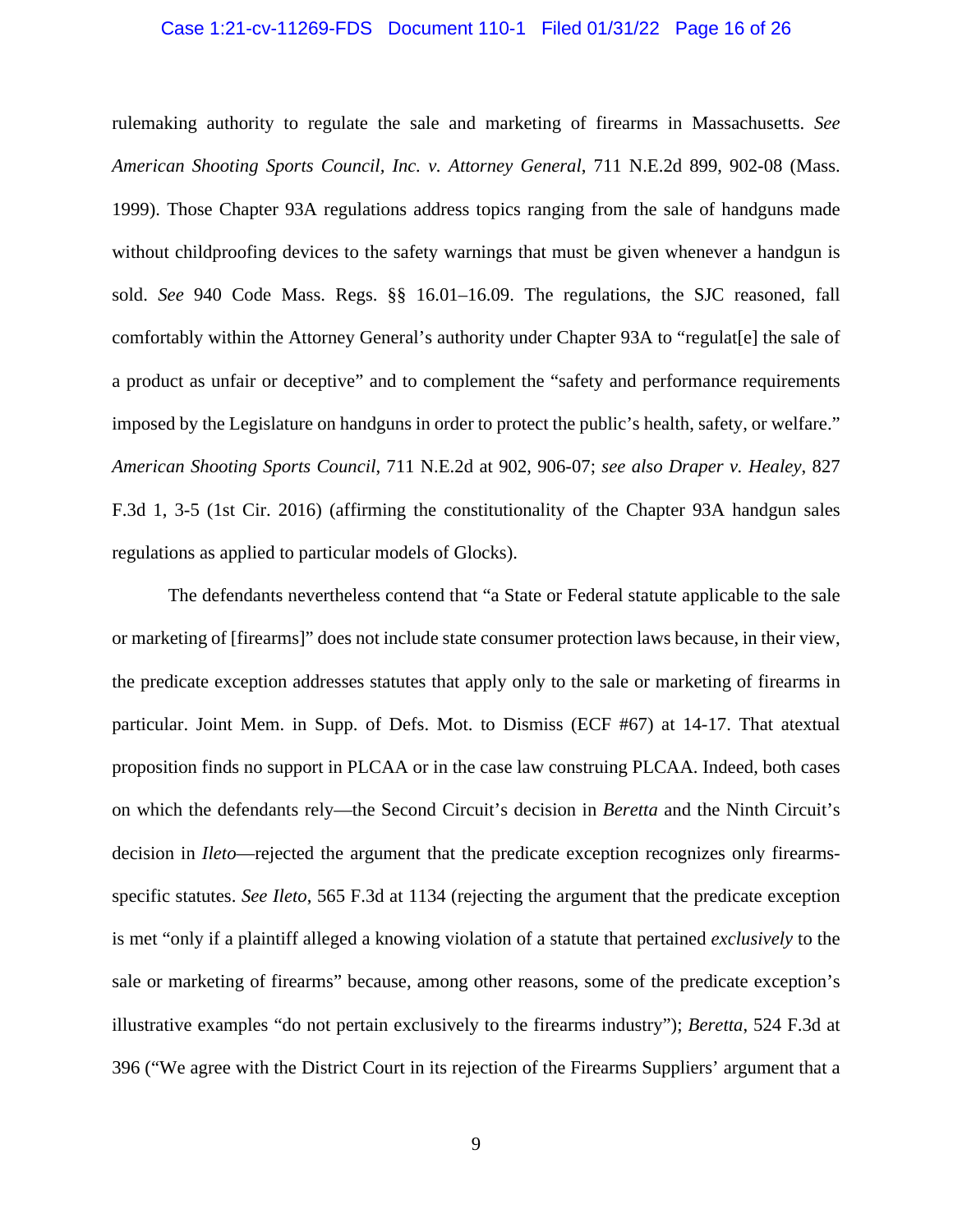#### Case 1:21-cv-11269-FDS Document 110-1 Filed 01/31/22 Page 17 of 26

statute must expressly mention firearms in order to qualify as a predicate statute."). And while courts have expressed a range of views on whether the predicate exception is ambiguous, no court has concluded that a state consumer protection statute of general applicability falls outside the scope of the exception. *Compare City of Gary*, 875 N.E.2d at 431 ("applicable to" unambiguously means "capable of being applied"), *with Ileto*, 565 F.3d at 1134-35 (looking to "additional indicators of congressional intent" because "the text of [PLCAA] alone is inconclusive"), *and Beretta*, 524 F.3d at 401 ("look[ing] to the canons of statutory interpretation to help resolve the ambiguity" that the court perceived in the predicate exception (internal quotation marks omitted)). Moreover, because few statutes exist that apply to the sale and marketing of firearms specifically, the defendants' construction of the predicate exception would effectively read it out of PLCAA altogether. *See Soto*, 202 A.2d at 304 ("It would have made little sense for the drafters of [PLCAA] to carve out an exception for violations of laws applicable to the marketing of firearms if no such laws existed."). That result is incompatible with the Supreme Court's admonition that, absent an unmistakably clear statement to the contrary, federal statutes must be construed to preserve traditional domains of state authority. *See Gregory*, 501 U.S. at 460-61; *cf. Chamber of Commerce v. Whiting*, 563 U.S. 582, 600 (2011) (when "Congress specifically preserve[s] . . . authority for the States," courts must not construe federal statutes to "prevent the States from using appropriate tools to exercise that authority").

## **B. PLCAA's Findings and Purpose, as Well as Its Legislative History, Confirm That Actions Asserting Violations of State Consumer Protection Laws Are Not Barred by PLCAA.**

Congress's express findings and statement of purpose in enacting PLCAA, along with the statements of PLCAA's sponsors, reinforce the conclusion that actions asserting knowing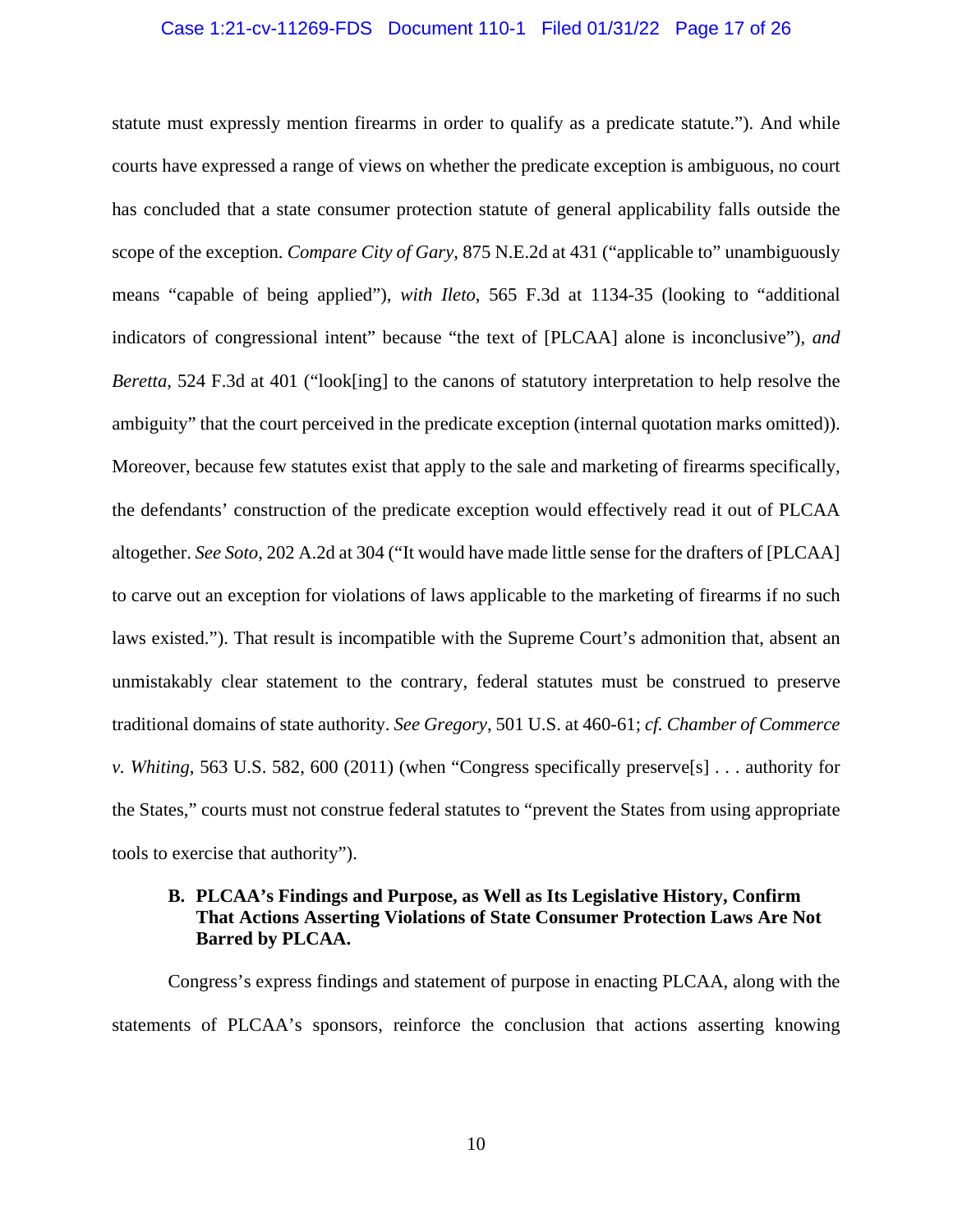#### Case 1:21-cv-11269-FDS Document 110-1 Filed 01/31/22 Page 18 of 26

violations of state consumer protection laws by gun manufacturers or sellers fall squarely within the predicate exception.

Above all, in enacting PLCAA, Congress was concerned that manufacturers and sellers might be held liable for harms caused only by unrelated third parties. Thus, Congress found that "[t]he possibility of imposing liability on an entire industry for harm that is *solely* caused by others is an abuse of the legal system" that "erodes public confidence in our Nation's laws." 15 U.S.C. § 7901(a)(6) (emphasis added). And Congress specified that the principal purpose of PLCAA was "[t]o prohibit causes of action against manufacturers, distributors, dealers, and importers of firearms or ammunition products, and their trade associations, for the harm *solely* caused by the criminal or unlawful misuse of firearm products or ammunition products by others when the product functioned as designed and intended." *Id.* § 7901(b)(1) (emphasis added). The repeated use of the word "solely" was deliberate: while Congress wished to protect lawful manufacturing and sales practices from novel forms of civil liability, it did not wish to foreclose remedies against manufacturers and sellers when their own conduct violates laws that regulate the sale and marketing of firearms. *See Soto*, 202 A.2d at 309 ("At no time and in no way does the congressional statement [of facts and purposes] indicate that firearm sellers should evade liability for the injuries that result if they promote the illegal use of their products."); *id.* at 320 ("[L]egislators' primary concern was that liability should not be imposed in situations in which the producer or distributor of a consumer product bears absolutely no responsibility for the misuse of that product in the commission of a crime.").

Two of PLCAA's sponsors—Senator Jeff Sessions of Alabama and Senator Larry Craig of Idaho—made this same point repeatedly in explaining the scope of PLCAA. Senator Sessions characterized PLCAA as "incredibly narrow." 151 Cong. Rec. S8908-01, S8911 (July 26, 2005).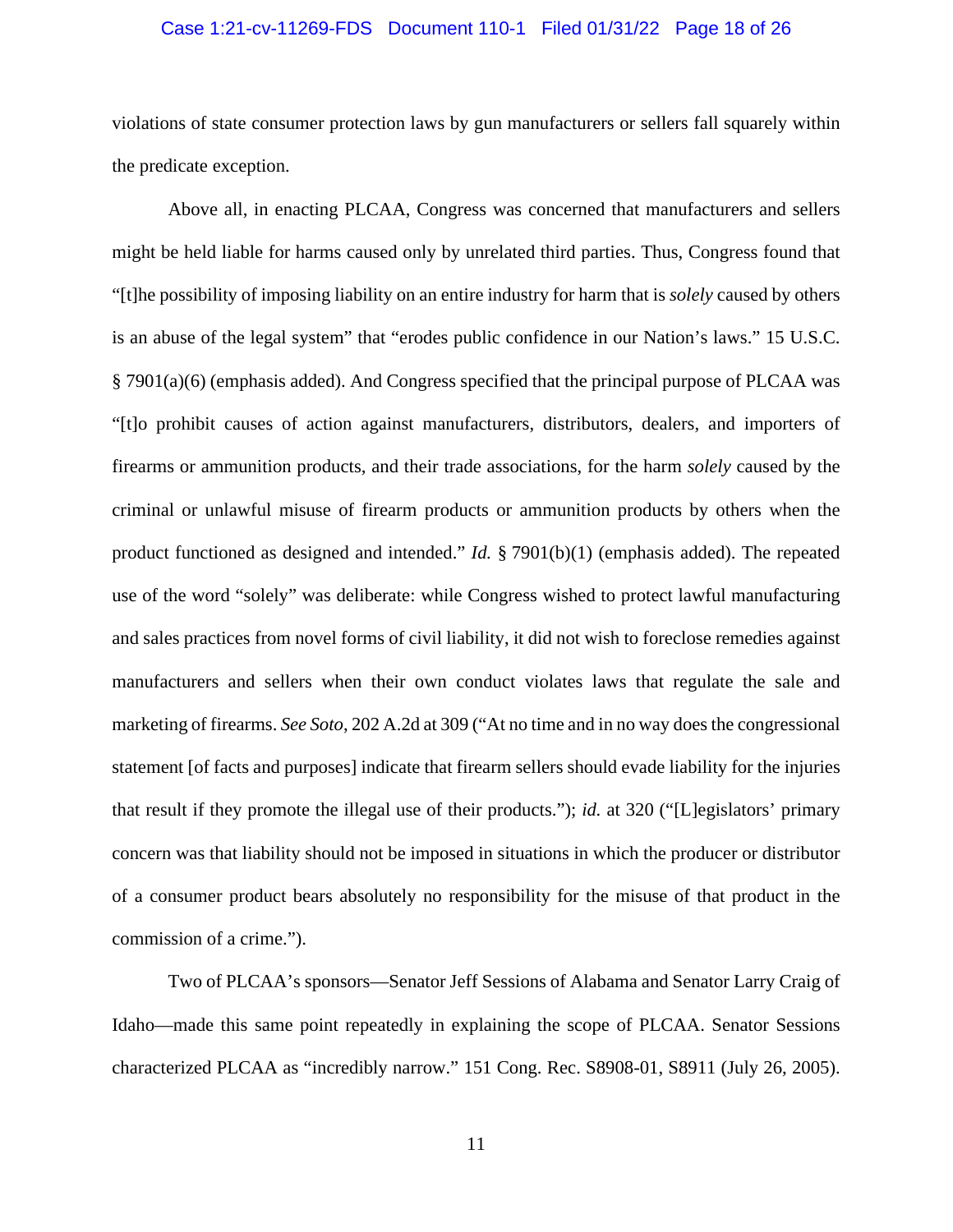#### Case 1:21-cv-11269-FDS Document 110-1 Filed 01/31/22 Page 19 of 26

The statute, he explained, "allows lawsuits for violation of contract, for negligence, in not following the rules and regulations and for violating any law or regulation that is part of the complex rules that control sellers and manufacturers of firearms." 151 Cong. Rec. S9374-01, S9378 (July 29, 2005); *see Beretta*, 524 F.3d at 403 (relying on this statement). He emphasized that "[p]laintiffs can go to court if the gun dealers do not follow the law, if they negligently sell the gun, if they produce a product that is improper or they sell to someone they know should not be sold to or did not follow steps to determine whether the individual was [eligible] to bu[y] a gun." 151 Cong. Rec. S8908-01, S8911 (July 26, 2005); *see also id.* ("Manufacturers and sellers are still responsible for their own negligent or criminal conduct."); *accord* 151 Cong. Rec. S9374- 01, S9378 (July 29, 2005) (statement of Sen. Thune) ("The bill allows suits against manufacturers who breach a contract or a warranty, for negligent entrustment of a firearm, for violating a law in the production or sale of a firearm, or for harm caused by a defect in design or manufacture.").

Senator Craig struck a similar note. He explained that PLCAA "does not prevent [gun manufacturers and sellers] from being sued for their own misconduct. [The] bill only stops one extremely narrow category of lawsuits[:] lawsuits that attempt to force the gun industry to pay for the crimes of third parties over whom they have no control." 151 Cong. Rec. S9087, S9088 (July 27, 2005). "We have tried," Senator Craig emphasized, "to make that limitation as clear as we possibly can." *Id.*; *see also id.* at S9089 ("This is not a gun industry immunity bill."). "If a gun dealer or manufacturer violates the law," Senator Craig confirmed, "this bill is not going to protect them from a lawsuit brought against them for harms resulting from that misconduct." *Id.* at S9089.

Actions alleging knowing violations of state consumer protection laws that apply to the sale or marketing of firearms do not seek to hold gun manufacturers and sellers liable for thirdparty misconduct; rather, they seek to hold manufacturers and sellers like the defendants liable for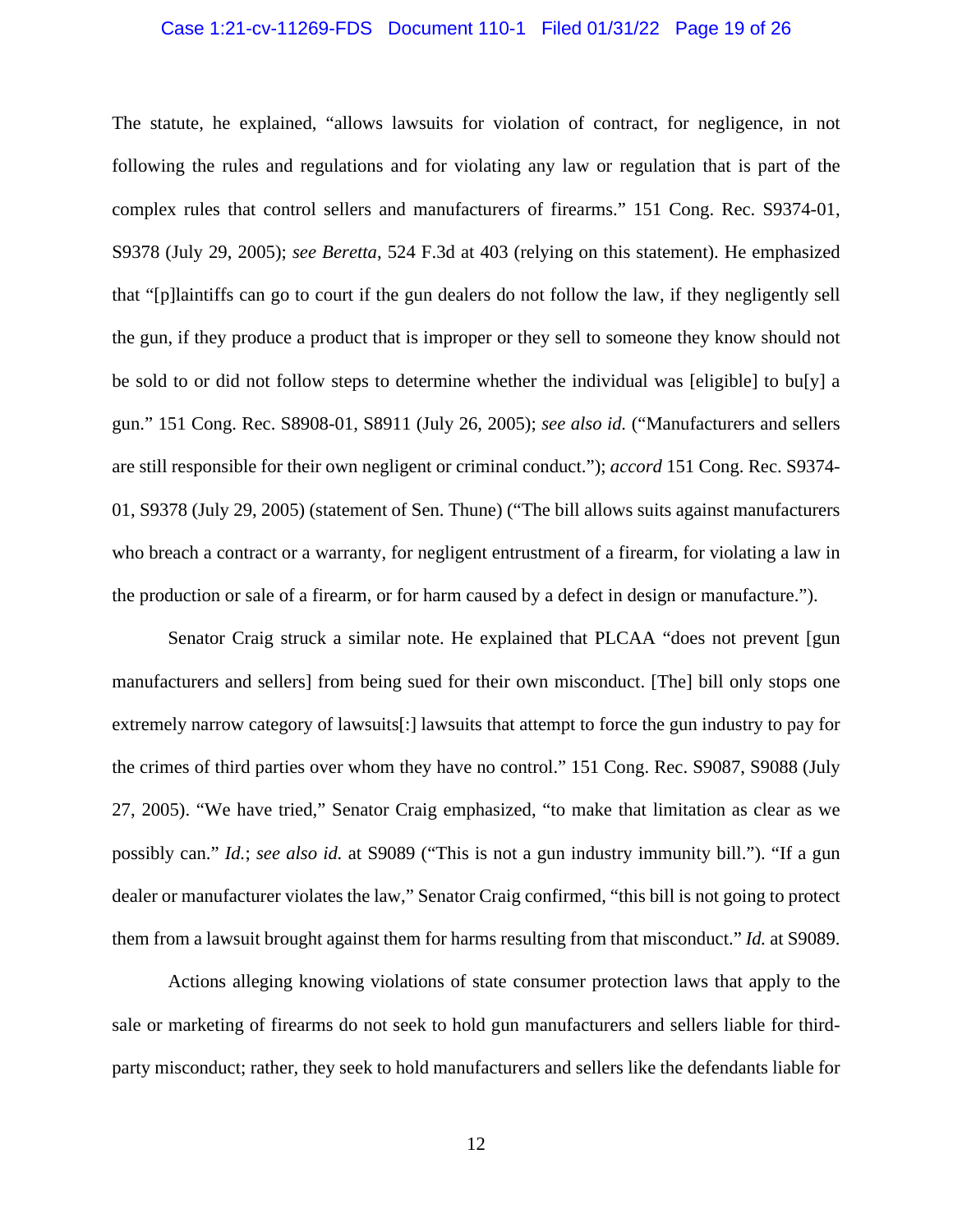#### Case 1:21-cv-11269-FDS Document 110-1 Filed 01/31/22 Page 20 of 26

*their own* misconduct. They are precisely the sorts of actions that PLCAA's sponsors sought to preserve. The defendants' construction of PLCAA—one that would bar these lawsuits—is thus not only inconsistent with the statutory text, but also with PLCAA's findings and purposes and with congressional intent.

## **C. When a Plaintiff Plausibly Pleads a Claim That Falls Within the Predicate Exception, the Entire Action May Proceed.**

By its plain terms, PLCAA provides that when the predicate exception is plausibly invoked, a plaintiff's entire action may proceed against the defendant manufacturer or seller. Congress specified that PLCAA's bar on qualified civil liability actions "shall not include . . . an *action*" in which a seller or manufacturer is alleged to have violated a statute "applicable to the sale or marketing of" firearms. 15 U.S.C. § 7903(5)(A)(iii) (emphasis added). By using the term "action" rather than the term "claim," Congress indicated that an action as a whole—not just an individual claim—survives a motion to dismiss when the predicate exception applies. *See, e.g.*, *Chiapperini v. Gander Mountain Co.*, 13 N.Y.S.3d 777, 787 (N.Y. Sup. Ct. 2014) ("as long as one PLCAA exception applies to one claim, the entire action continues"); *Williams v. Beemiller, Inc.*, 952 N.Y.S.2d 333, 338-40, 342 (N.Y. App. Div. 2012) (permitting entire case to proceed after finding one applicable PLCAA exception); *City of Gary*, 875 N.E.2d at 434 (because the City "alleged that the Manufacturers 'violated a State or Federal statute applicable to the sale or marketing of the product,' we conclude that the City's *action* falls under the predicate exception and is not barred by the PLCAA" (emphasis added)); *Corporan v. Wal-Mart Stores E., LP*, No. 16-2305- JWL, 2016 WL 3881341, at \*4 n.4 (D. Kan. July 18, 2016) ("[B]ecause the court finds the predicate exception applicable to this action, it declines to engage in the claim-by-claim analysis advanced by defendants.").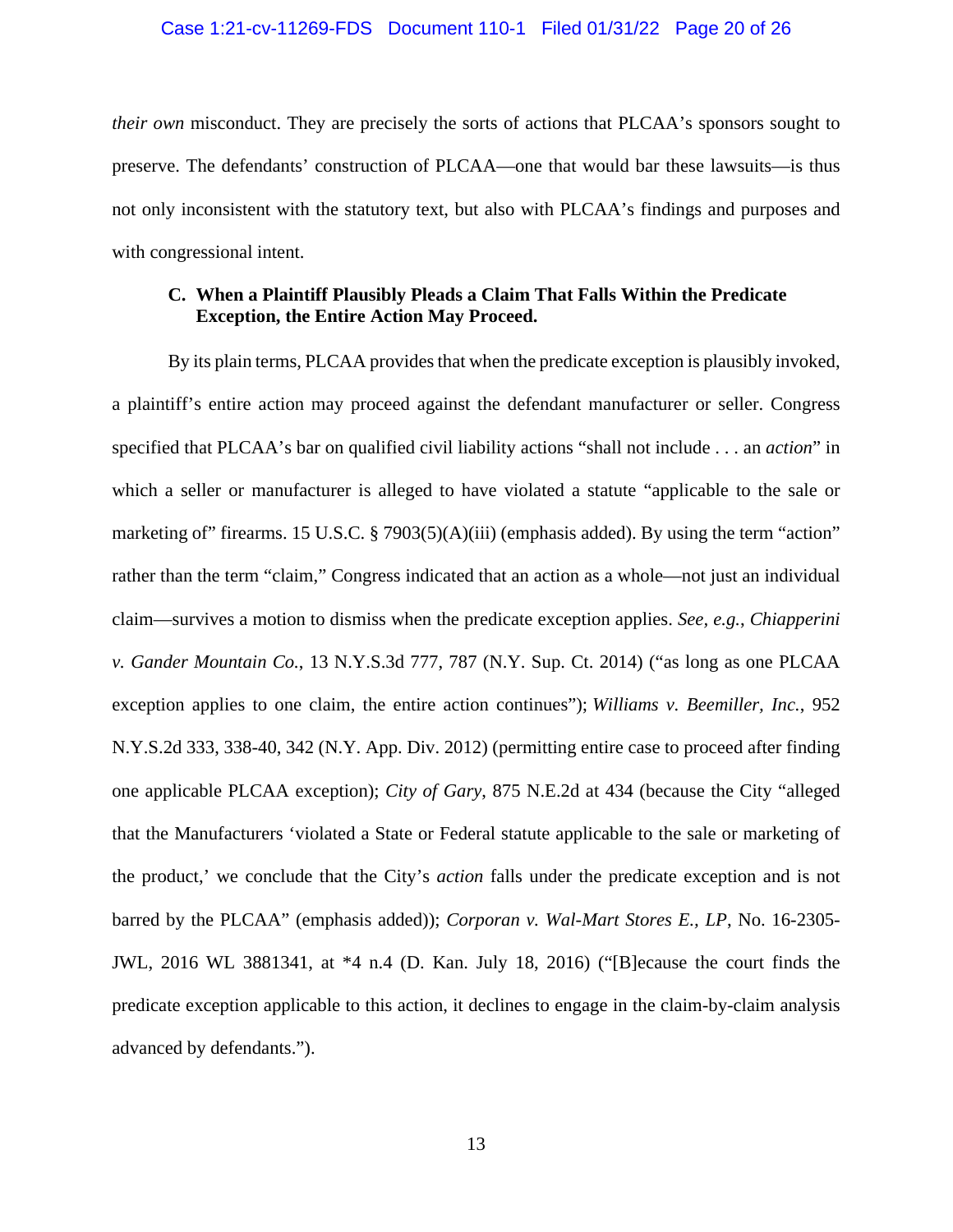#### Case 1:21-cv-11269-FDS Document 110-1 Filed 01/31/22 Page 21 of 26

That conclusion follows directly from settled principles of statutory interpretation. An "action" is defined as a "civil or criminal judicial proceeding," while a "claim" is "the part of a complaint in a civil action specifying what relief the plaintiff asks for." Black's Law Dictionary 37, 311 (11th ed. 2019). Construing the predicate exception to allow only a "claim," rather than an "action," to move forward would deprive the term "action" of independent meaning. But "[a]ll words and provisions of statutes are intended to have meaning and are to be given effect, and no construction should be adopted which would render statutory words or phrases meaningless." *United States v. Ven-Fuel, Inc.*, 758 F.2d 741, 751-52 (1st Cir. 1985). And Congress surely understood that the term "action" refers to a lawsuit as a whole, not just an individual claim. *See, e.g.*, Fed. R. Civ. P. 2 ("There is one form of action—the civil action."); *Brownback v. King*, 141 S. Ct. 740, 751 (2021) (Sotomayor, J., concurring) ("An 'action' refers to the whole of the lawsuit," while "[i]ndividual demands for relief within a lawsuit, by contrast, are 'claims.'"). Thus, should this Court determine that the complaint here plausibly alleges that the defendants knowingly violated CUTPA and Chapter 93A—two statutes that are applicable to the sale or marketing of firearms—it should conclude that PLCAA is no bar to Mexico's action against the defendants.

## **III. The Defendants' Construction of PLCAA Raises Serious Tenth Amendment Concerns.**

The constitutional avoidance canon provides yet further support for the conclusion compelled by PLCAA's plain text and legislative history. Under that principle, courts must construe "statute[s] to avoid [serious constitutional questions] unless such [a] construction is plainly contrary to the intent of Congress." *Edward J. DeBartolo Corp. v. Fla. Gulf Coast Bldg. & Constr. Trades Council*, 485 U.S. 568, 575 (1988); *see also INS v. St. Cyr*, 533 U.S. 289, 299- 300 (2001) (if a proffered "construction of a statute would raise serious constitutional problems, and where an alternative interpretation of the statute is 'fairly possible,' we are obligated to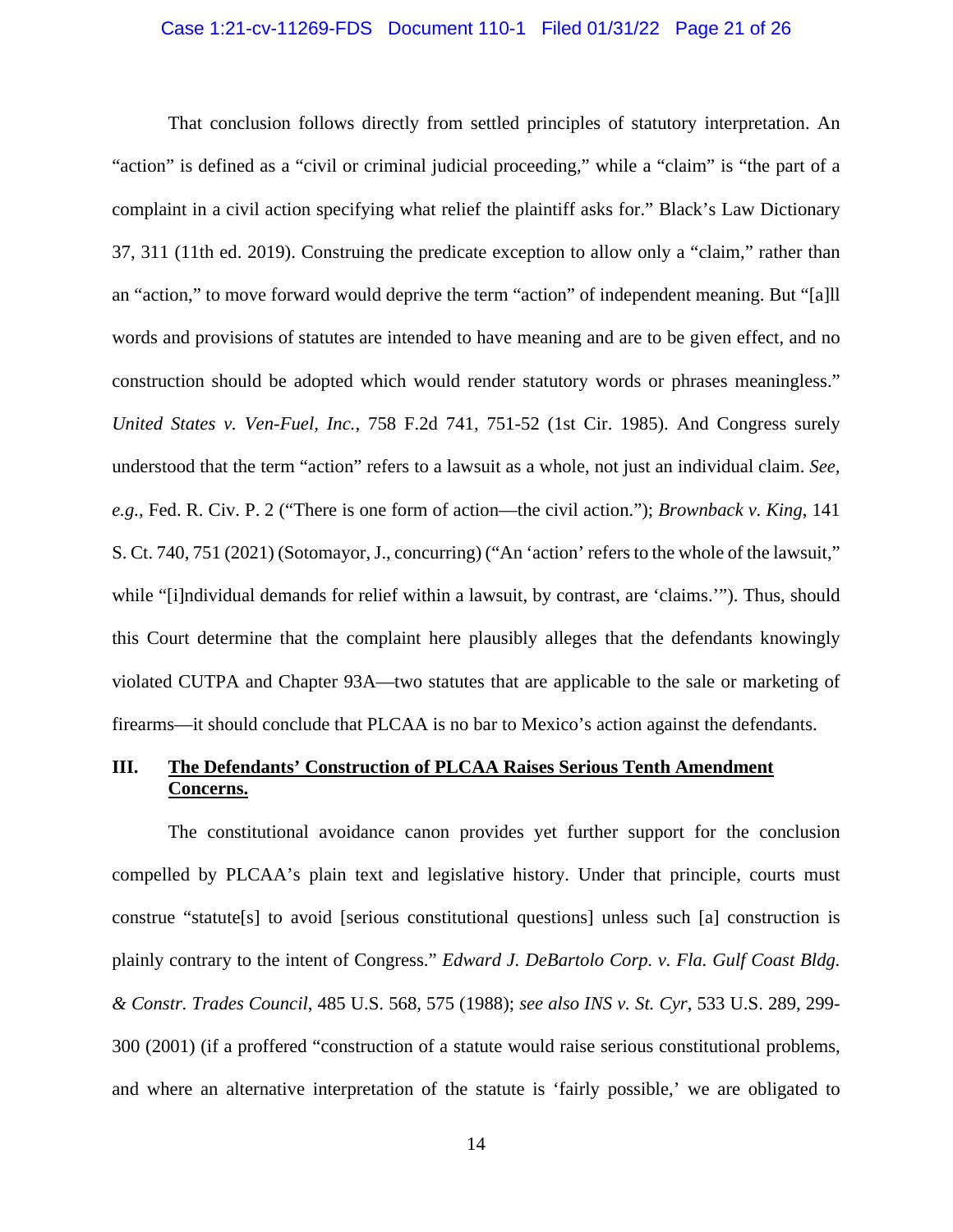#### Case 1:21-cv-11269-FDS Document 110-1 Filed 01/31/22 Page 22 of 26

construe the statute to avoid such problems") (quoting *Crowell v. Benson*, 285 U.S. 22, 62 (1932)). Here, not only is the defendants' construction of PLCAA incompatible with the presumption that Congress preserves traditional domains of state authority absent a clear statement otherwise, but, for similar reasons, it also gives rise to serious Tenth Amendment concerns. [2](#page-21-0)

Under the Tenth Amendment, "[t]he powers not delegated to the United States by the Constitution, nor prohibited by it to the States, are reserved to the States respectively, or to the people." The amendment enshrines the principle that, "under our federal system, the States possess sovereignty concurrent with that of the Federal Government." *New York v. United States*, 505 U.S. 144, 163 (1992) (quoting *Tafflin v. Levitt*, 493 U.S. 455, 458 (1990)); *see also Gregory*, 501 U.S. at 461 ("[T]he States retain substantial sovereign powers under our constitutional scheme, powers with which Congress does not readily interfere."). It also codifies an "anticommandeering" principle, which holds that Congress lacks "the power to issue orders directly to the States." *Murphy v. National Collegiate Athletic Ass'n*, 138 S. Ct. 1461, 1475 (2018). The "Constitution has never been understood," the Supreme Court has explained, "to confer upon Congress the ability to require the States to govern according to Congress's instructions." *New York*, 505 U.S. at 162. Thus, "state legislatures are *not* subject to federal direction." *Printz v. United States*, 521 U.S. 898, 912 (1997) (emphasis in original); *see also Alden v. Maine*, 527 U.S. 706, 751 (1999) ("When the Federal Government asserts authority over a State's most fundamental political processes, it strikes at the heart of the political accountability so essential to our liberty and republican form of government.").

These Tenth Amendment precepts call into question the defendants' unduly expansive construction of PLCAA. The defendants would read PLCAA as dictating to the States how they

<span id="page-21-0"></span><sup>&</sup>lt;sup>2</sup> If this Court agrees that PLCAA's plain text compels the conclusion that PLCAA is no bar to Mexico's action, it need not address the Tenth Amendment concerns raised here.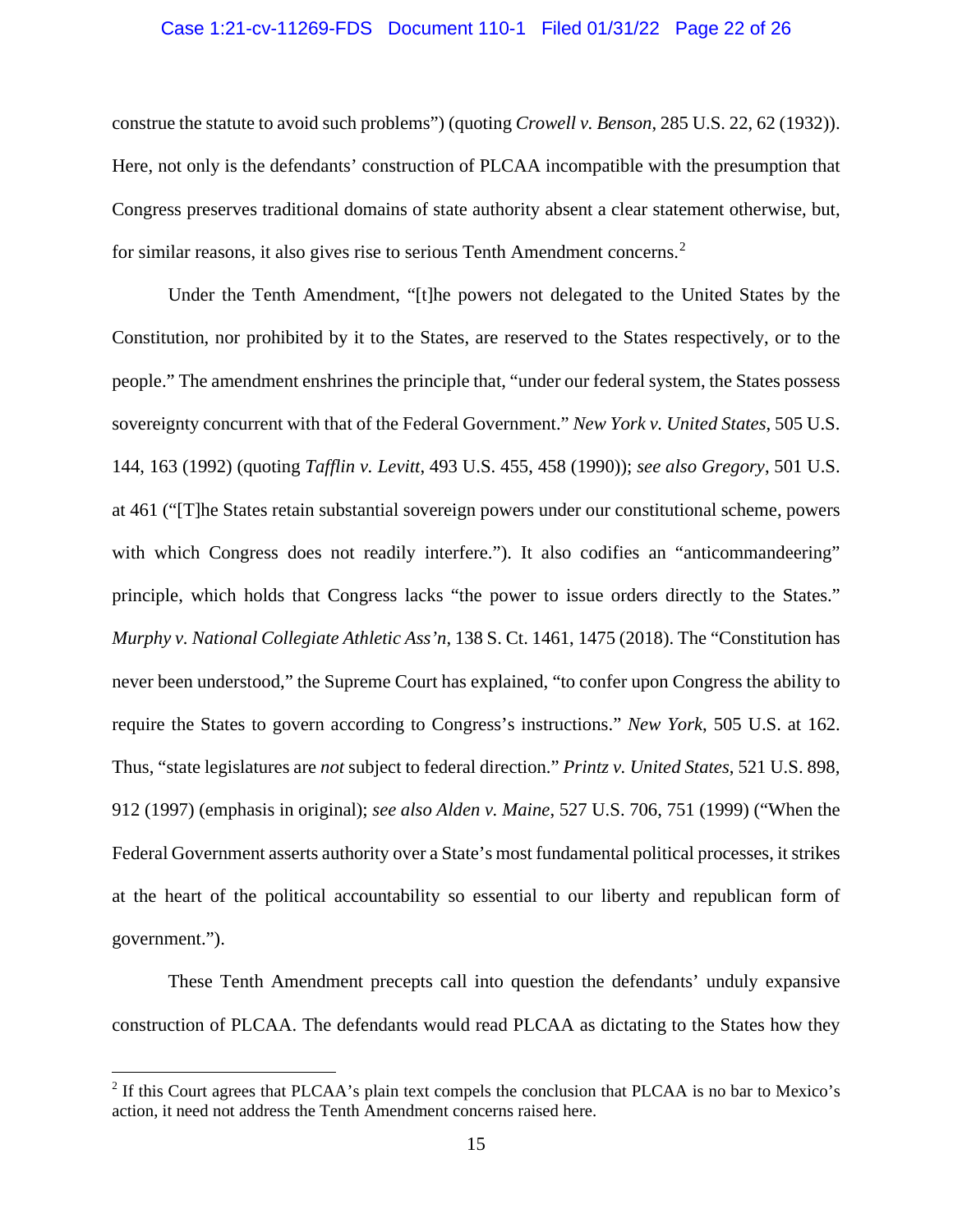#### Case 1:21-cv-11269-FDS Document 110-1 Filed 01/31/22 Page 23 of 26

must act to provide remedies for harm caused by gun manufacturers and dealers. In particular, under the defendants' reading, Congress has directed that state legislatures alone can provide narrow remedies for such harms; common law remedies developed through the judiciary are extinguished. By ignoring that "rules of decision established by judicial decisions of state courts are 'laws' as well as those prescribed by statute," *West v. American Tel. & Tel. Co.*, 311 U.S. 223, 236 (1940), and by dictating that common law no longer ranks as the same form of "law" as legislative enactments, the defendants construe PLCAA to impermissibly "require the States to govern according to Congress's instructions." *New York*, 505 U.S. at 162; *see Gustafson v. Springfield Inc.*, 2020 P.A. Super. 239 (Pa. Sup. Ct. 2020) (PLCAA violates the Tenth Amendment), *r'hrg en banc granted and decision withdrawn*, Order of Dec. [3](#page-22-0), 2020<sup>3</sup>; In re *Vargas*, 131 A.D.3d 4, 24 (2015) ("The ability, indeed the right, of the states to structure their governmental decision-making processes as they see fit is essential to the sovereignty protected by the Tenth Amendment. . . . [A] legislative-enactment requirement . . . would be unconstitutional because principles of state sovereignty recognized by the Tenth Amendment protect the integrity and independence of state governments against undue interference from the federal government."). Moreover, under the defendants' reading, Congress has left a vacuum: PLCAA effects a sweeping erasure of state law without creating any substantive federal law in its place. That, too, collides with Tenth Amendment precedent. As the Supreme Court recently explained in *Murphy*, when a federal statute that displaces state law neither "confer[s] any federal rights on private actors" nor

<span id="page-22-0"></span><sup>3</sup> The Superior Court of Pennsylvania's decision in *Gustafson*, which has been withdrawn following the decision to grant the petition for rehearing en banc, is available at [https://law.justia.com/cases/pennsylvania/superior-court/2020/207-wda-2019.html.](https://urldefense.com/v3/__https:/law.justia.com/cases/pennsylvania/superior-court/2020/207-wda-2019.html__;!!CUhgQOZqV7M!3qLUKBTOj_Gca5yXPmKopuPk3zVD8L0qK01zEVzhDrtWKHuur0P30ODIY48W4s5KBi_fYg$) The en banc court has yet to issue a decision.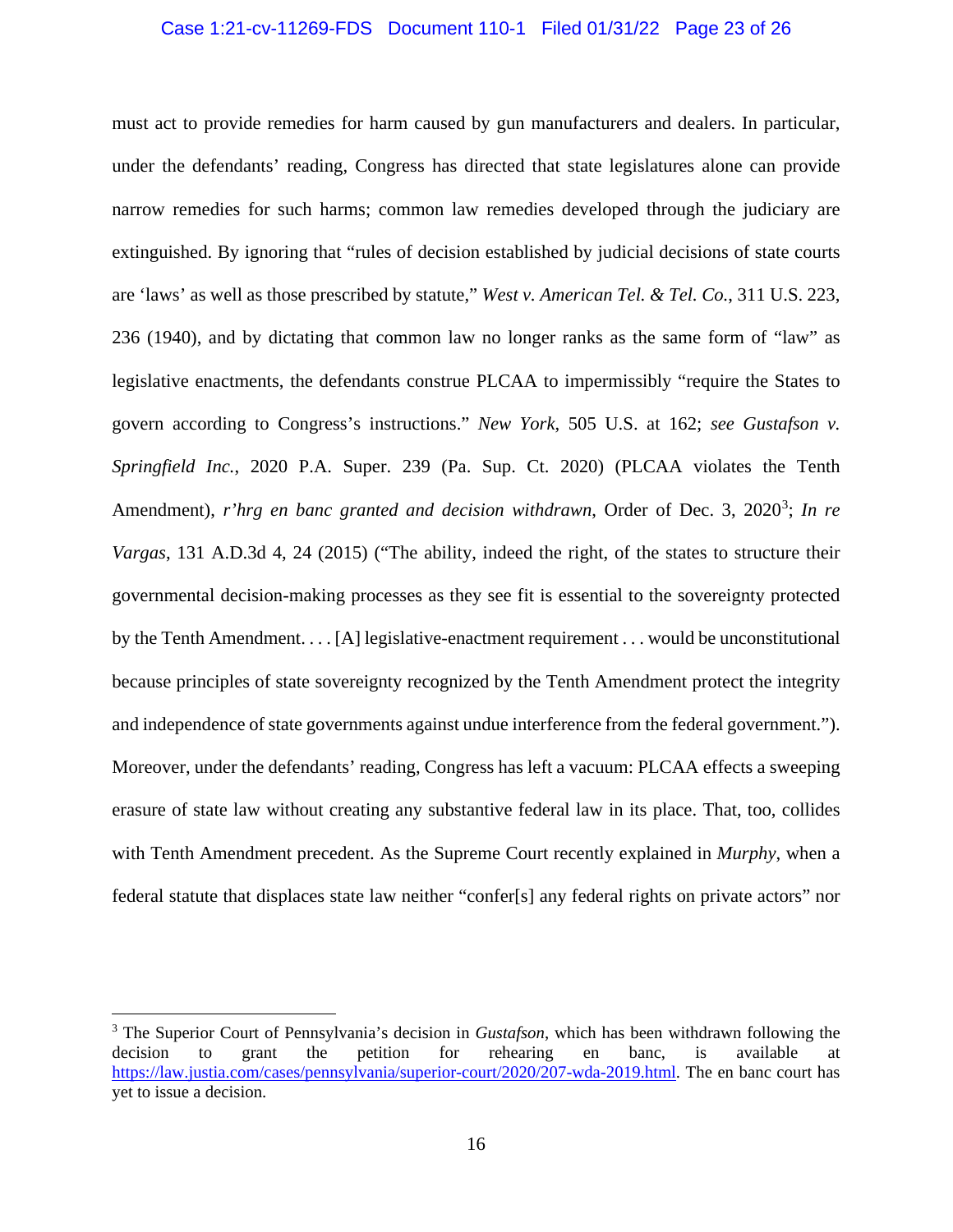#### Case 1:21-cv-11269-FDS Document 110-1 Filed 01/31/22 Page 24 of 26

"impose[s] any restrictions on private actors," the statute cannot be upheld as a valid preemption provision and instead transgresses Tenth Amendment protections. 138 S. Ct. at 1481.

The few decisions that have rejected Tenth Amendment challenges to PLCAA have done so based on an outdated understanding of the anti-commandeering doctrine. *See Beretta*, 524 F.3d at 396-97; *Delana v. CED Sales, Inc.*, 486 S.W.3d 316, 323-24 (Mo. 2016). In *Beretta*, for example, the Second Circuit held, without further analysis, that PLCAA comports with the Tenth Amendment because "it imposes no affirmative duty of any kind on any" branch of state government. 524 F.3d at 397. But in *Murphy*, which was decided after *Beretta*, the Supreme Court made clear that the Tenth Amendment does not merely restrict Congress from imposing affirmative duties on state government; rather, the Tenth Amendment prevents Congress from telling state governmental branches what they "may and may not do." 138 S. Ct. at 1478. The federal statute at issue in *Murphy* did not impose an affirmative duty on the New Jersey legislature, but it nevertheless violated the Tenth Amendment because it effectively "issue[d] direct orders to state legislatures" by telling them what laws they could not enact, in the absence of any validly preemptive federal law. *Id*. The federal statute thus amounted to an impermissible "intru[sion]... on state sovereignty." *Id.* 

In the same way, as described, the defendants read PLCAA to impermissibly direct that if state governments wish to provide a remedy for harms caused by gun manufacturers and sellers, they may do so only through particular legislative enactments, not judicially developed common law. *See supra*, at 9. That directive, instructing States as to how they must enact their own laws, infringes the sovereignty of the States safeguarded by the Tenth Amendment. To avoid that constitutional infirmity, and to best honor the plain text of PLCAA and congressional intent, this Court should not construe PLCAA as a bar to Mexico's action.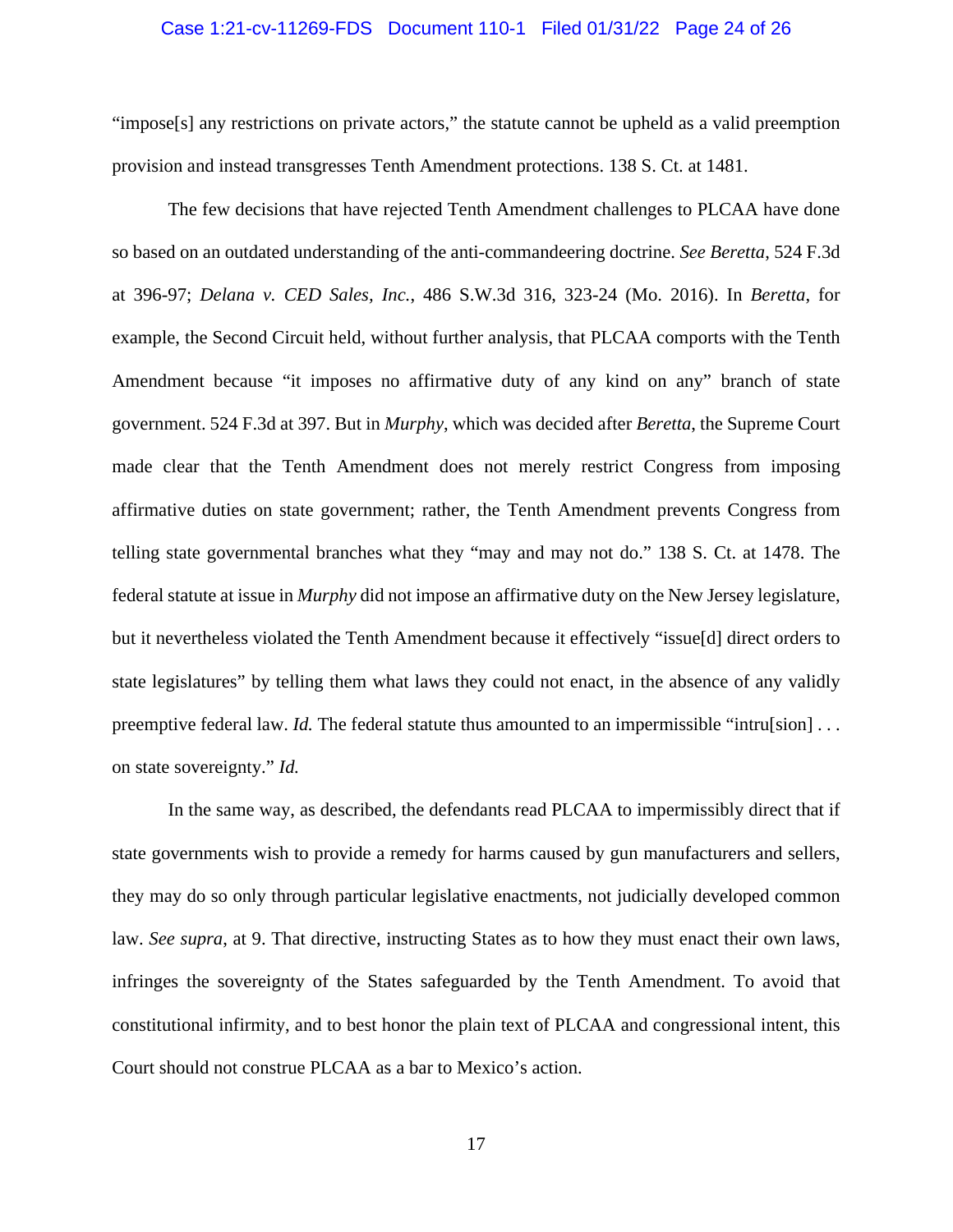Case 1:21-cv-11269-FDS Document 110-1 Filed 01/31/22 Page 25 of 26

#### **CONCLUSION**

This Court should deny the defendants' motions to dismiss.

Respectfully submitted,

MAURA HEALEY Attorney General for the Commonwealth of Massachusetts.

/s/ Elizabeth N. Dewar Elizabeth N. Dewar, BBO # 680722 State Solicitor Office of the Attorney General One Ashburton Place Boston, Massachusetts 02108 (617) 963-2204 bessie.dewar@mass.gov

Date: January 31, 2022

**ROB BONTA** Attorney General of California 1300 I Street Sacramento, CA 95814

**WILLIAM TONG** Attorney General of Connecticut 165 Capitol Avenue Hartford, CT 06106

## **KATHLEEN JENNINGS** Attorney General of Delaware Delaware Department of Justice 820 N. French Street Wilmington, DE 19801

**KARL A. RACINE** Attorney General for the District of Columbia 400 6th Street NW, Suite 8100 Washington, DC 20001

**HOLLY T. SHIKADA** Attorney General of Hawai'i 425 Queen Street Honolulu, HI 96813

**KWAME RAOUL**

Attorney General of Illinois 100 West Randolph Street Chicago, IL 60601

## **BRIAN E. FROSH**

Attorney General of Maryland 200 Saint Paul Place Baltimore, MD 21202

#### **DANA NESSEL**

Attorney General of Michigan P.O. Box 30212 Lansing, Michigan 48909

## **KEITH ELLISON**

Attorney General of Minnesota 102 State Capitol 75 Rev. Dr. Martin Luther King Jr. Blvd. St. Paul, MN 55155

#### **ANDREW J. BRUCK**

Acting Attorney General of New Jersey Richard J. Hughes Justice Complex 25 Market Street Trenton, NJ 08625